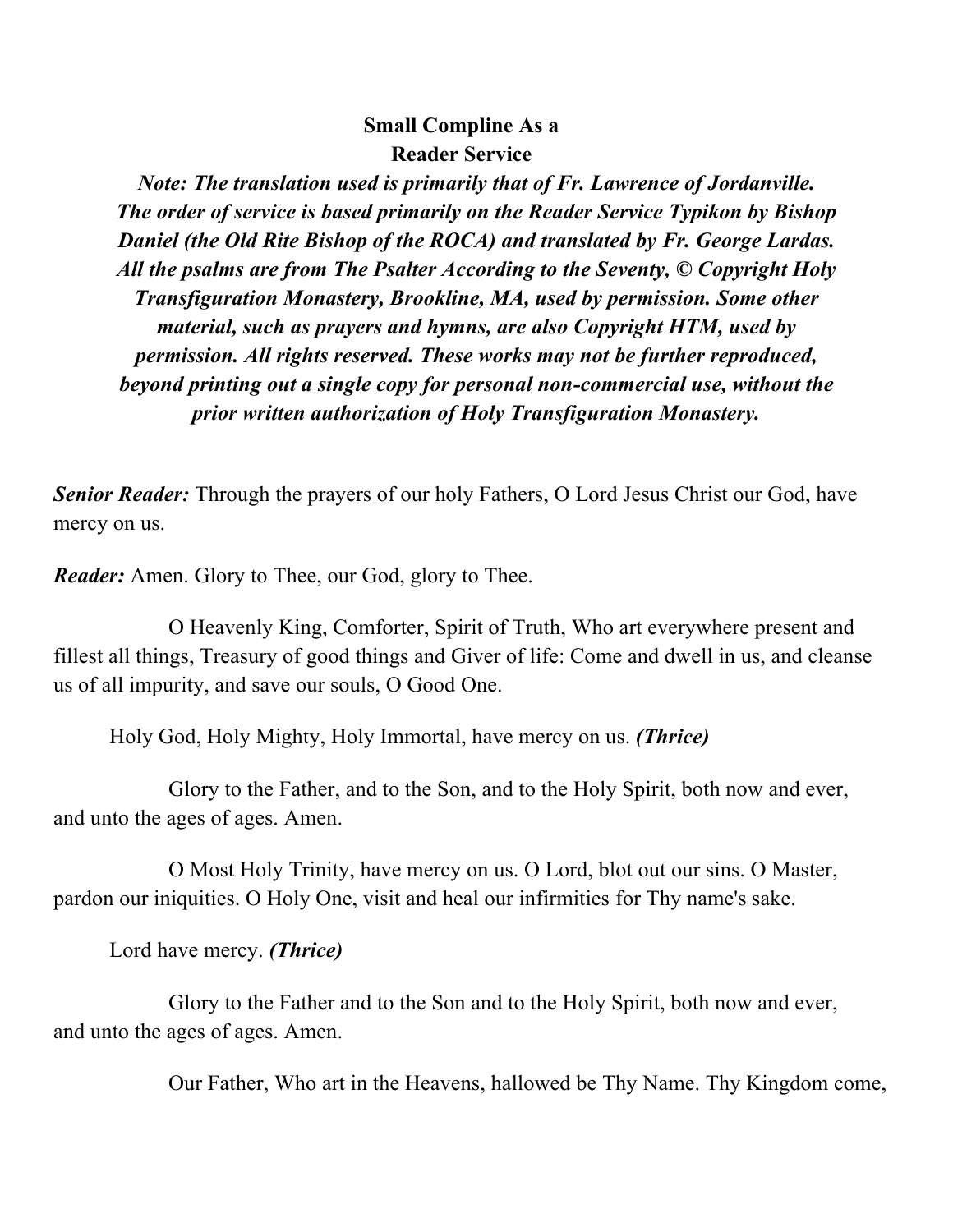Thy will be done, on earth as it is in Heaven. Give us this day our daily bread, and forgive us our debts, as we forgive our debtors; and lead us not into temptation, but deliver us from the evil one.

*Senior Reader: O Lord, Jesus Christ, Son of God, have mercy* on us.

#### *Reader:* Amen.

Lord have mercy. *(12 times)* 

Glory to the Father and to the Son and to the Holy Spirit, both now and ever, and unto the ages of ages. Amen.

O come, let us worship God our King. O come, let us worship and fall down before Christ our King and God. O come, let us worship and fall down before Christ Himself, our King and God.

#### **Psalm 50**

Have mercy on me, O God, according to Thy great mercy; and according to the multitude of Thy compassions blot out my transgression. Wash me thoroughly from mine iniquity, and cleanse me from my sin. For I know mine iniquity, and my sin is ever before me. Against Thee only have I sinned and done this evil before Thee, that Thou mightest be justified in Thy words, and prevail when Thou art judged. For behold, I was conceived in iniquities, and in sins did my mother bear me. For behold, Thou hast loved truth; the hidden and secret things of Thy wisdom hast Thou made manifest unto me. Thou shalt sprinkle me with hyssop, and I shall be made clean; Thou shalt wash me, and I shall be made whiter than snow. Thou shalt make me to hear joy and gladness; the bones that be humbled, they shall rejoice. Turn Thy face away from my sins, and blot out all mine iniquities. Create in me a clean heart, O God, and renew a right spirit within me. Cast me not away from Thy presence, and take not Thy Holy Spirit from me. Restore unto me the joy of Thy salvation, and with Thy governing Spirit establish me. I shall teach transgressors Thy ways, and the ungodly shall turn back unto Thee. Deliver me from blood-guiltiness, O God, Thou God of my salvation; my tongue shall rejoice in Thy righteousness. O Lord, Thou shalt open my lips, and my mouth shall declare Thy praise. For if Thou hadst desired sacrifice, I had given it; with whole-burnt offerings Thou shalt not be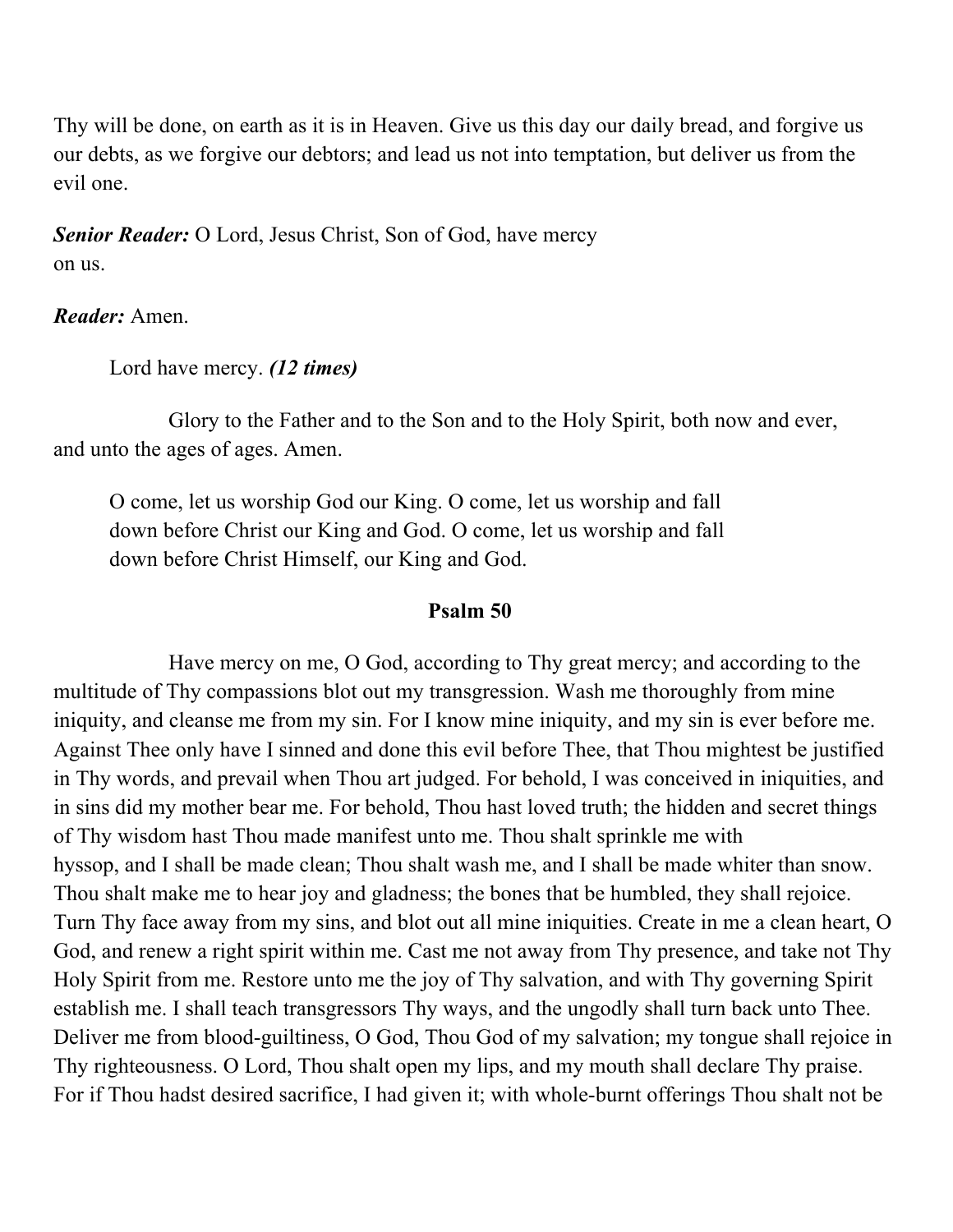pleased. A sacrifice unto God is a broken spirit; a heart that is broken and humbled God will not despise. Do good, O Lord, in Thy good pleasure unto Zion, and let the walls of Jerusalem be builded. Then shalt Thou be pleased with a sacrifice of righteousness, with oblation and wholeburnt offerings. Then shall they offer bullocks upon Thine altar.

#### **Psalm 69**

O God, be attentive unto helping me; O Lord, make haste to help me. Let them be shamed and confounded that seek after my soul. Let them be turned back and brought to shame that desire evils against me. Let them be turned back straightway in shame that say unto me: Well done! Well done! Let them be glad and rejoice in Thee all that seek after Thee, O God, and let them that love Thy salvation say continually: The Lord be magnified. But as for me, I am poor and needy; O God come unto mine aid. My helper and my deliverer art Thou, O Lord; make no long tarrying.

#### **Psalm 142**

O Lord, hear my prayer; give ear unto my supplication in Thy truth; hearken unto me in Thy righteousness. And enter not into judgment with Thy servant, for in Thy sight shall no man living be justified. For the enemy hath persecuted my soul; he hath humbled my life down to the earth. He hath sat me in darkness as those that have been long dead, and my spirit within me is become despondent; within me my heart is troubled. I remembered days of old, I meditated on all Thy works, I pondered on the creations of Thy hands. I stretched forth my hands unto Thee; my soul thirsteth after Thee like a waterless land. Quickly hear me, O Lord; my spirit hath fainted away. Turn not Thy face away from me, lest I be like unto them that go down into the pit. Cause me to hear Thy mercy in the morning; for in Thee have I put my hope. Cause me to know, O Lord, the way wherein I should walk; for unto Thee have I lifted up my soul. Rescue me from mine enemies, O Lord; unto Thee have I fled for refuge. Teach me to do Thy will, for Thou art my God. Thy good Spirit shall lead me in the land of uprightness; for Thy name's sake, O Lord, shalt Thou quicken me. In Thy righteousness shalt Thou bring my soul out of affliction, and in Thy mercy shalt Thou utterly destroy mine enemies. And Thou shalt cut off all them that afflict my soul, for I am Thy servant.

#### **The Doxology**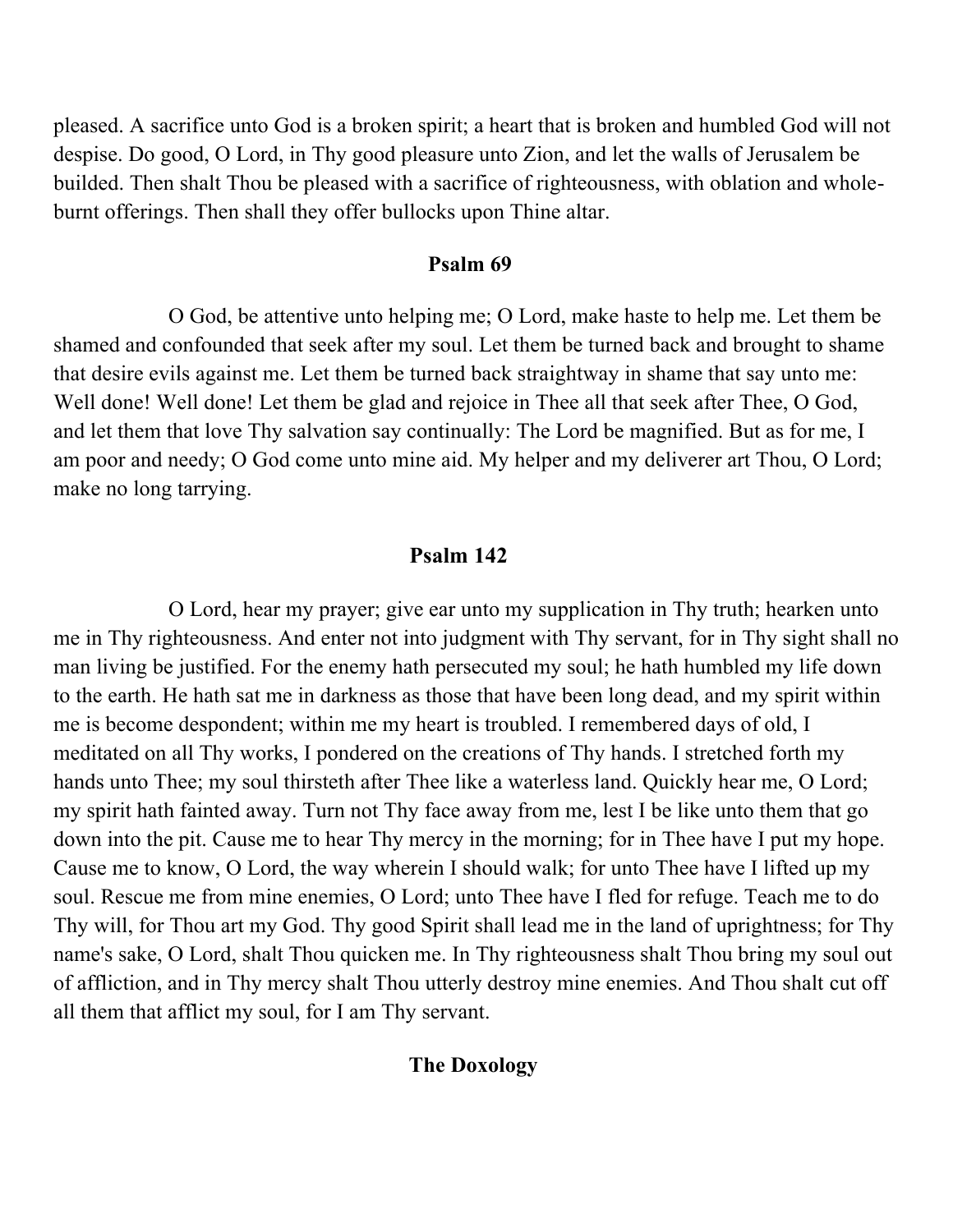Glory to God in the highest, and on earth, peace and good will among men. We praise Thee, we bless Thee, we worship Thee, we glorify Thee, we give thanks to Thee for Thy great glory. O Lord, heavenly King, God the Father Almighty; O Lord, the only-begotten Son, Jesus Christ; and O Holy Spirit. O Lord God, Lamb of God, Son of the Father, that takest away the sin of the world; have mercy on us; Thou that takest away the sins of the world, receive our prayer; Thou that sittest at the right hand of the Father, have mercy on us. For Thou only art holy; Thou only art the Lord, O Jesus Christ, to the glory of God the Father. Amen. Every night will I bless Thee, and I will praise Thy Name forever, yea, forever and ever. Lord, thou hast been our refuge in generation and generation. I said: O Lord, have mercy on me, heal my soul, for I have sinned against Thee. O Lord, unto Thee have I fled for refuge, teach me to do Thy will, for Thou art my God. For in Thee is the fountain of life, in Thy light shall we see light. O continue Thy mercy unto them that know Thee.

Vouchsafe, O Lord, to keep us this night without sin. Blessed art Thou, O Lord, the God of our Fathers, and praised and glorified is Thy name unto the ages. Amen.

Let Thy mercy, O Lord, be upon us, according as we have hoped in Thee. Blessed art Thou, O Lord, teach me Thy statutes.. Blessed art Thou, O Master, give me understanding of Thy statutes. Blessed art Thou, O Holy One, enlighten me by Thy statutes.

O Lord, Thy mercy endureth forever; disdain not the works of Thy hands. To Thee is due praise, to Thee is due a song, to Thee glory is due, to the Father, and to the Son, and to the Holy Spirit, now and ever, and unto the ages of ages. Amen.

#### **The Symbol of Faith**

I believe in one God, the Father Almighty, Maker of heaven and earth and of all things visible and invisible. And in one Lord Jesus Christ, the Son of God, the Only-begotten, begotten of the Father before all ages; Light of Light, true God of true God; begotten, not made; of one essence with the Father, by Whom all things were made; Who for us men and for our salvation came down from the heavens, and was incarnate of the Holy Spirit and the Virgin Mary, and became man; And was crucified for us under Pontius Pilate, and suffered and was buried; And arose again on the third day according to the Scriptures; And ascended into the heavens, and sitteth at the right hand of the Father; And shall come again, with glory, to judge both the living and the dead; Whose kingdom shall have no end. And in the Holy Spirit, the Lord, the Giver of life; Who proceedeth from the Father; Who with the Father and the Son together is worshipped and glorified; Who spake by the prophets. In One, Holy, Catholic, and Apostolic Church. I confess one baptism for the remission of sins. I look for the resurrection of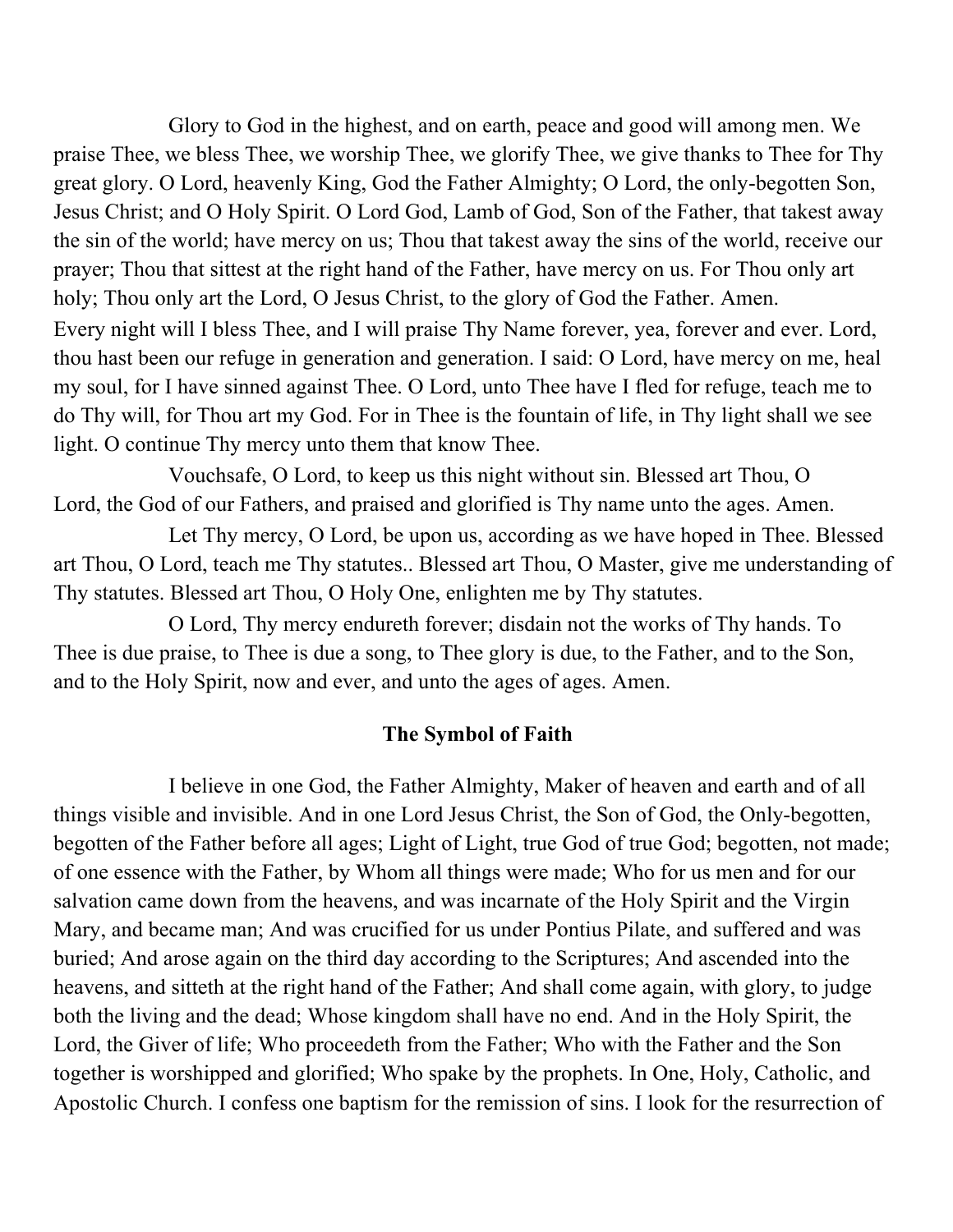the dead, And the life of the age to come. Amen.

# **Canon – Tone 2 Ode I**

*Irmos:* In the deep of old the infinite Power overwhelmed Pharaoh's whole army. / But the incarnate Word annihilated pernicious sin. / Exceedingly glorious is the Lord, // for gloriously is He glorified.

### *Glory to Thy Holy Resurrection, O Lord.*

The prince of this world, under whom we have enlisted, not having obeyed Thy commandment, was condemned by Thy Cross, O Good One; for the weak one attacked Thee as one mortal, recoiled from the might of Thine authority, and was exposed as weak.

### *Glory to Thy Holy Resurrection, O Lord.*

Thou camest into the world, the Deliverer of the human race and Author of life incorruptible; for by Thy resurrection Thou didst break asunder the bonds of death. This do we all glorify, for gloriously hast Thou been glorified.

### *O Most Holy Theotokos, save us.*

Thou wast revealed as higher than all creation, visible and invisible, O pure Evervirgin; for thou gavest birth to the Creator, in that He was well pleased to become incarnate in thy womb. Entreat Him with boldness, to save our souls.

### *O Most Holy Theotokos, save us*

Of old, the immaterial ladder and the strangely solidified path amid the sea revealed thy birthgiving, O pure one, which we all hymn, for it hath been glorified.

### *O Most Holy Theotokos, save us*

The Power of the Most High, the perfect Hypostasis, the Wisdom of God, Who became incarnate of thee, O most pure one, drew nigh unto men, for He hath been glorified.

#### *O most holy Theotokos, save us.*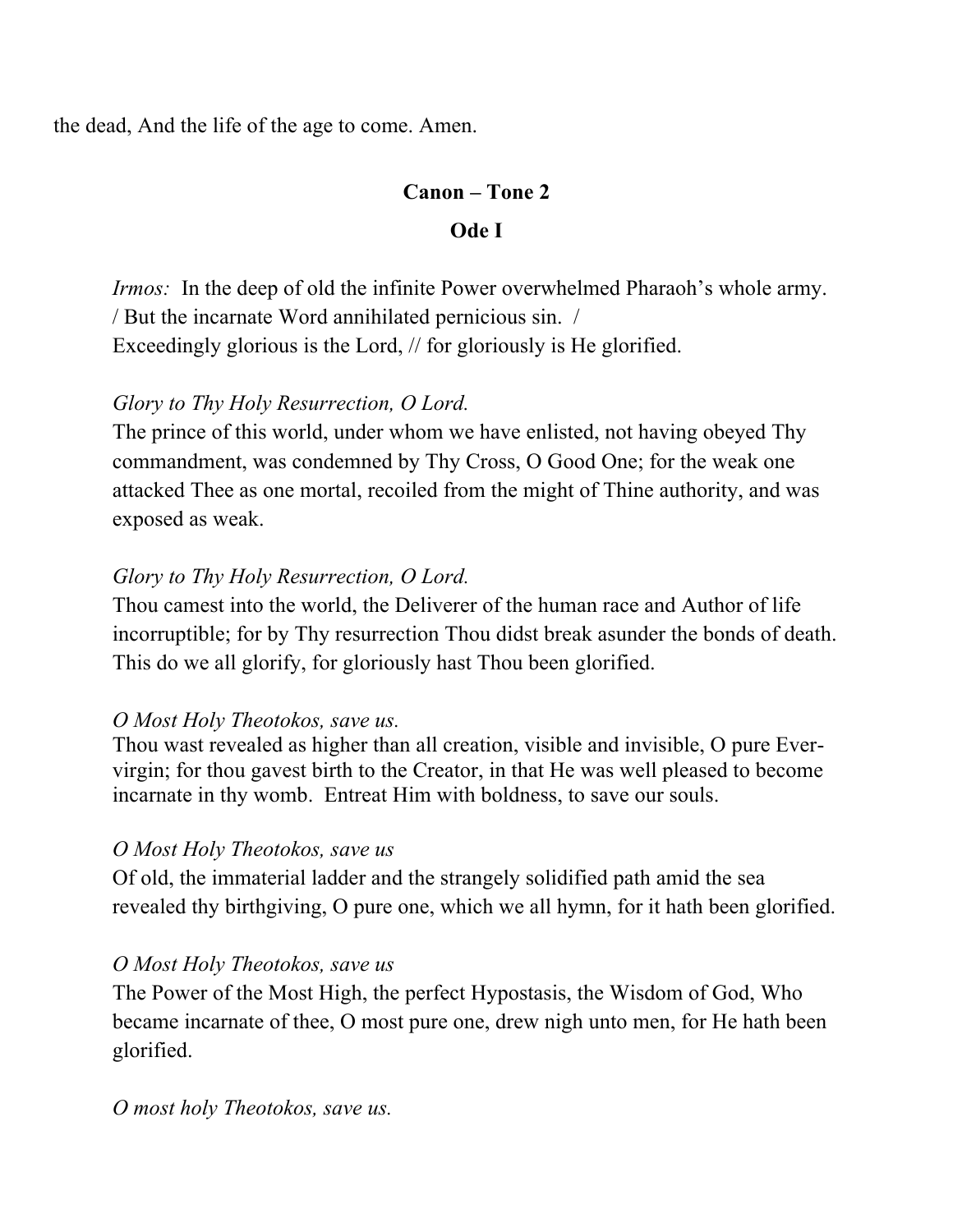Let the immaterial ranks accompany thy divine and immaterial body to Zion. For the multitude of the apostles, coming together of a sudden from the ends of the earth, stood before thee, O Theotokos. With them we also glorify thine honored memory, O pure one.

*O most holy Theotokos, save us.*

The honors of victory over nature hast thou taken, having given birth unto God, O pure one; yet, emulating thy Creator and Son, thou submittest to the laws of nature in supernatural manner. Wherefore, having died, thou risest with thy Son unto everlasting life.

*Glory to the Father, and to the Son, and to the Holy Spirit.*

O virgin maidens, with Miriam the prophetess raise ye now a hymn of parting! For she who alone is Virgin and Mother of God is translated and received into heaven.

#### *Both now and ever, and unto the ages of ages. Amen.*

The divine mansions of heaven received thee as an animate heaven, as is meet, O all-pure one; and thou hast taken thy place as a bride, splendidly adorned, before thy King and God, O most immaculate one.

#### **Ode III**

#### **Canon of the Resurrection**

*Irmos:* The desert, the barren Church of the nations, / blossomed like a lily at Thine advent, O Lord; // and therein hath my heart been established.

*Glory to Thy Holy Resurrection, O Lord.*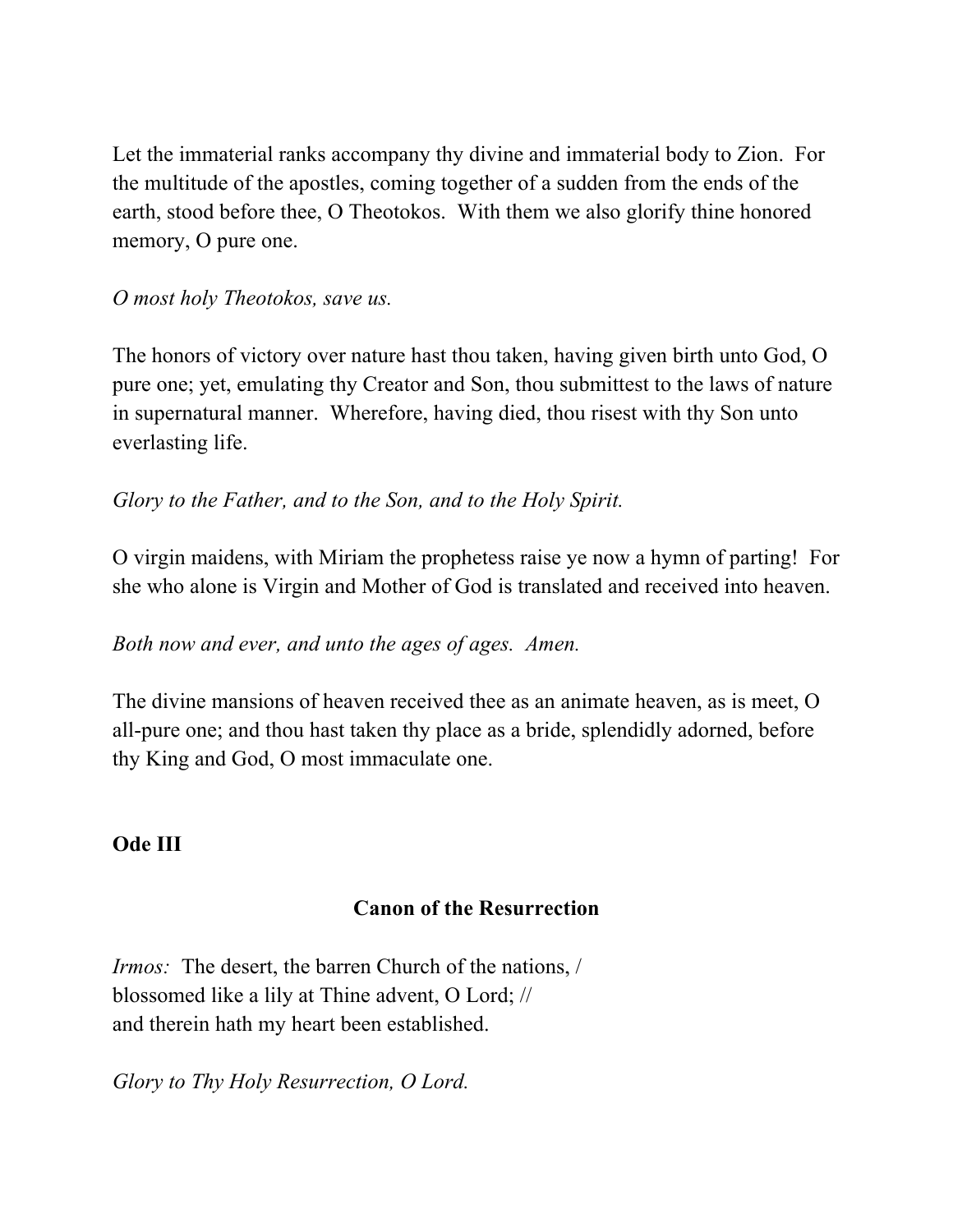During Thy suffering creation was altered, beholding Thee, Who founded all by Thy divine gesture, in pauper's form, mocked by the iniquitous.

#### *Glory to Thy Holy Resurrection, O Lord.*

With Thy hand Thou didst fashion me out of dust, in Thine image; and having descended into hades, O Christ, with Thyself Thou didst raise me up who had again been broken down into the dust of death for my sins.

#### *O Most Holy Theotokos, save us*

The ranks of the angels marveled, O most pure one, and the hearts of men have been filled with awe at thy birthgiving; wherefore, we honor thee, the Theotokos, with faith.

#### **Canon of the Theotokos**

#### *O Most Holy Theotokos, save us*

He who, as the Creator of time, far transcendeth all time, was of His own will formed of thee as a babe, O Virgin.

#### *O Most Holy Theotokos, save us*

Let us hymn the womb which is more spacious than the heavens, through which Adam, rejoicing, dwelleth in the heavens.

#### *O most holy Theotokos, save us.*

The glorious apostles, seeing thee to be a mortal woman, yet, in manner transcending nature, the Mother of God, O all-immaculate one, with awe touched with their hands thee who art resplendent in glory, perceiving thee to be a habitation acceptable to God.

*O most holy Theotokos, save us.*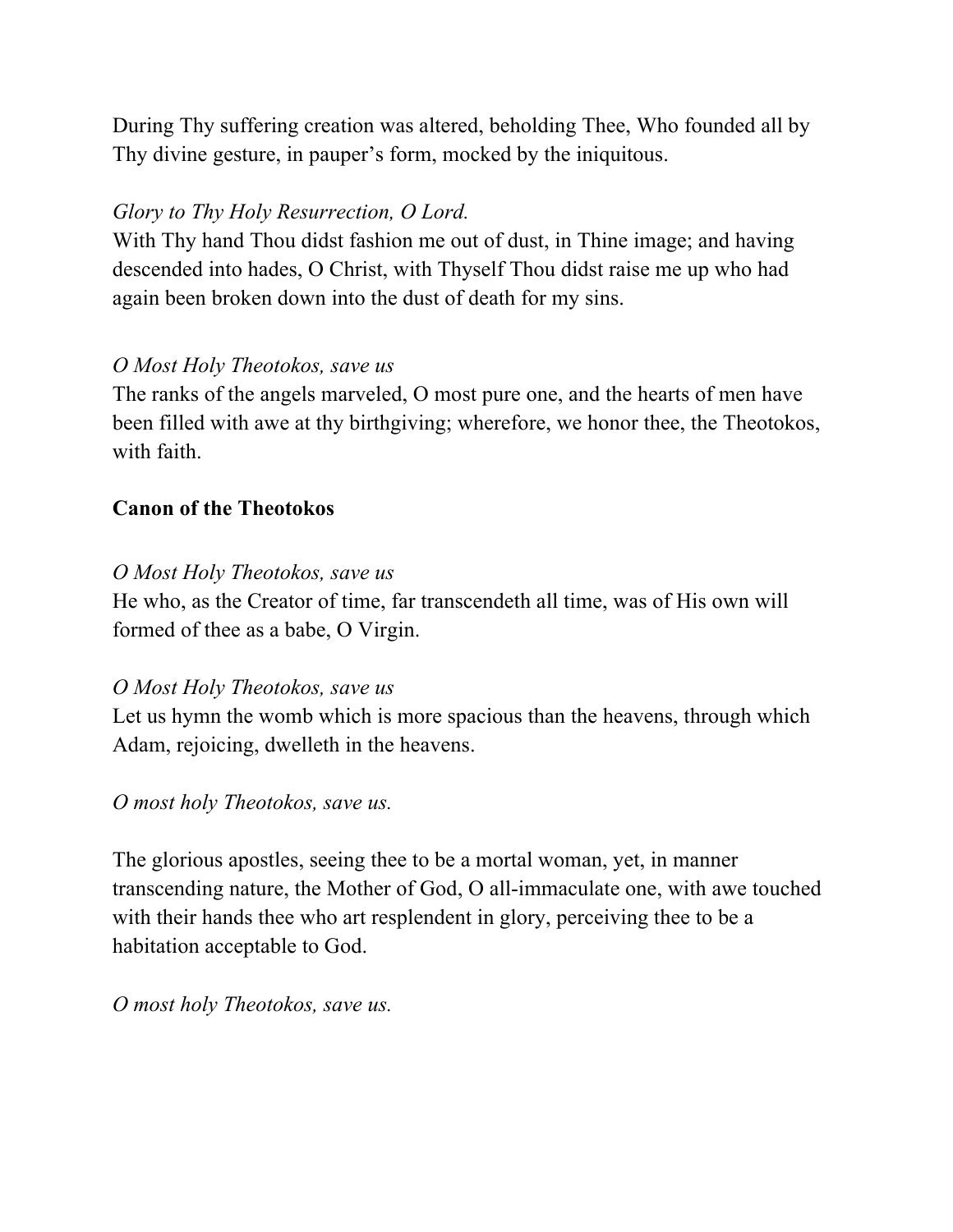When God preserved with the glory of His divinity the honor of the animate ark wherein the Word became flesh, the judgment of retribution overtook the insolent one through the severing of his audacious hands.

*Glory to the Father, and to the Son, and to the Holy Spirit.*

Having issued forth from a mortal womb, O pure one, thou didst receive an end conforming to nature; but, having given birth unto Him Who is Life, Thou hast been translated to the divine and hypostatic Life.

*Both now and ever, and unto the ages of ages. Amen.*

At the behest of the Almighty, the choir of theologians journeyed from the ends of the earth, and multitudes of angels came from on high to Zion, to minister at thy burial as was meet, O Mistress.

*Choir:* Lord, have mercy. *Thrice*

*Senior Reader:* Glory to the Father, and to the Son, and to the Holy Spirit, both now and ever, and unto the ages of ages.

*Choir:* Amen.

### *Kontakion*

**Tone 2:** The grave and death could not hold the Theotokos, / who is sleepless in her intercessions and an unfailing hope in her mediations. / For as the Mother of Life she was translated unto life // by Him Who dwelt in her ever-virgin womb.

*Ikos:* Guard thou my thoughts, O my Christ, for I make bold to hymn the bulwark of the world, Thy pure Mother. Establish me firmly in the bastion of my words, and help me in the midst of difficult thoughts; for Thou fulfillest the entreaties of those who cry out and ask with faith. Wherefore, grant unto me a deft tongue and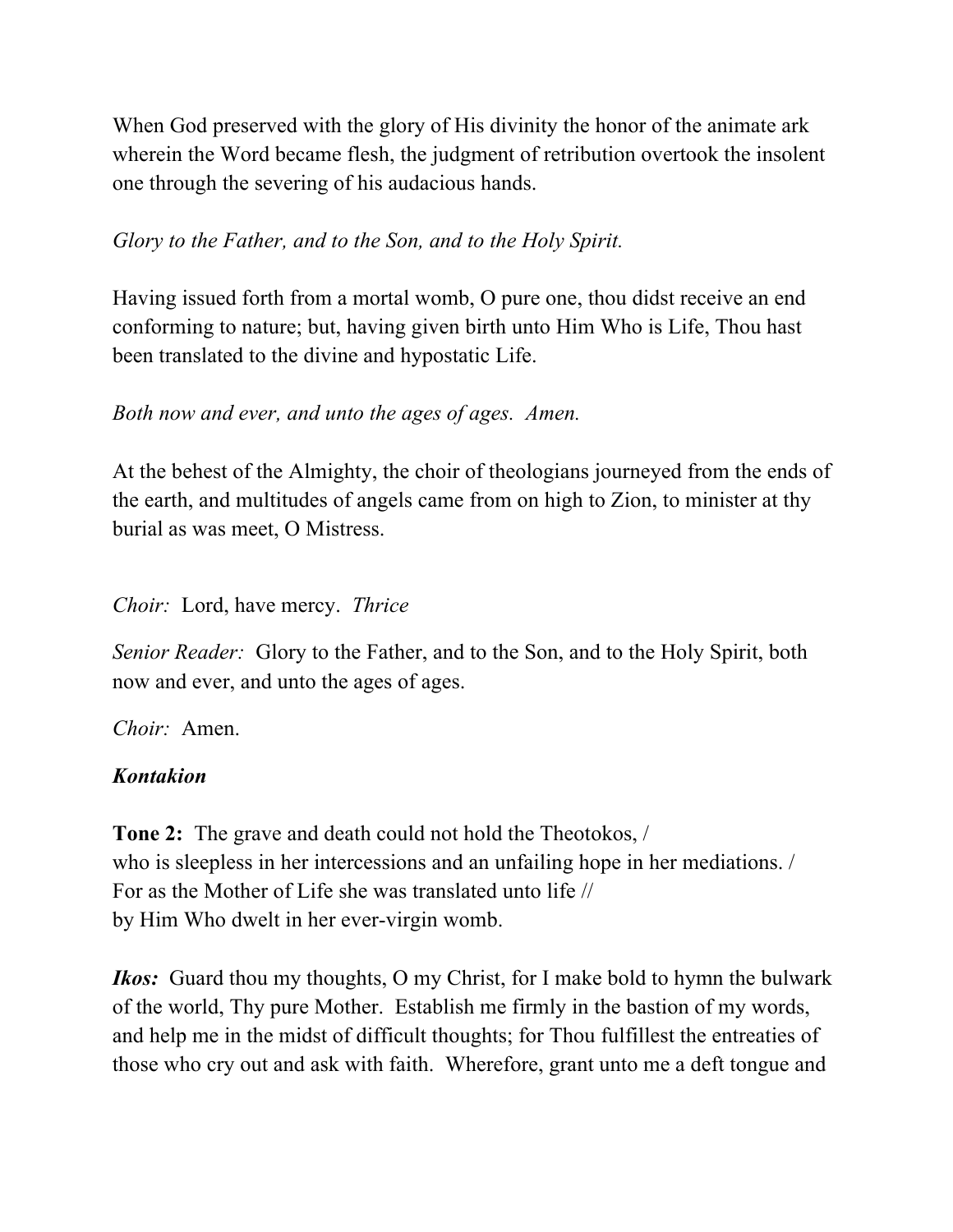a ready mind, for every good deed of enlightenment cometh down from Thee, O Bestower of light, Who dwelt within her ever-virgin womb.

# *Hypacoï:*

#### **Tone 8:**

All of us, the generations of men, bless thee, O Virgin Theotokos; / for Christ our God, Who is infinite, was well-pleased to be contained within thee. / Blessed are we to enjoy thine intercession; for thou prayest for us day and night, / and by thy supplications are the scepters of kingdoms made steadfast. / Wherefore, chanting, we cry aloud to thee: // Rejoice, O thou who art full of grace! The Lord is with thee!

#### **Ode IV**

#### **Canon of the Resurrection**

*Irmos:* From a Virgin didst Thou come, not as an ambassador nor as an angel, / but the very Lord Himself incarnate, / and didst save me, the whole man. / Wherefore, I cry to Thee: // Glory to Thy power, O Lord.

#### *Glory to Thy Holy Resurrection, O Lord.*

O God my Master, Thou standest before the judgment-seat as one condemned, without crying out, bringing forth judgment in behalf of the gentiles. Thereby Thou hast wrought salvation for the whole world through Thy suffering, O Christ.

### *Glory to Thy Holy Resurrection, O Lord.*

Through Thy suffering, O Christ, the weaponry of the enemy failed, and by Thy descent into hades the cities of the adversary were destroyed and the audacity of the tyrant set at nought.

#### *O Most Holy Theotokos, save us*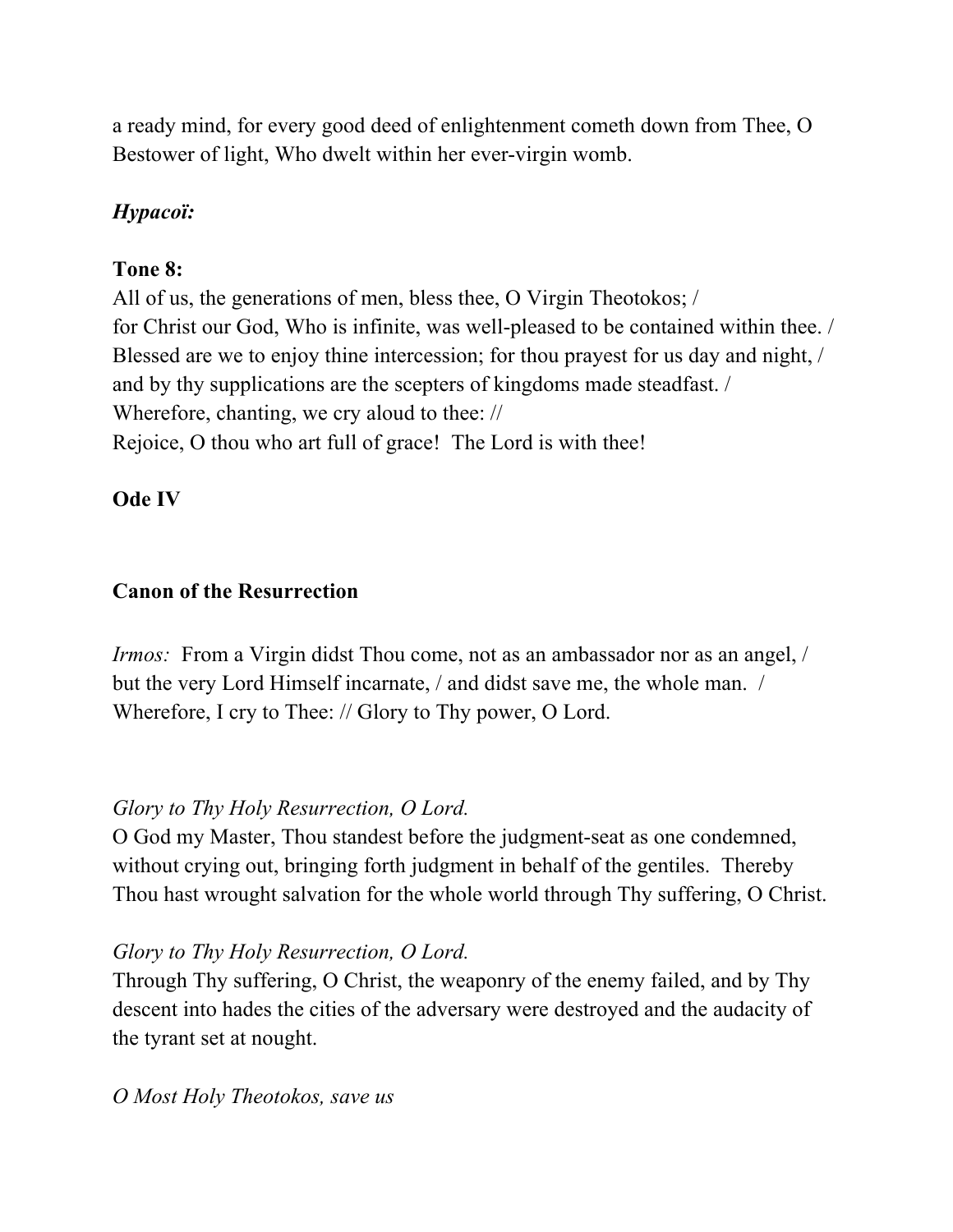O Theotokos and Mistress, all of us, the faithful, know thee to be the haven of salvation and an immovable rampart; for through thy supplications thou dost deliver our souls from perils.

### **Canon of the Theotokos**

### *O Most Holy Theotokos, save us*

Lo! as the dwelling-place of the Lord, the Mother of God, the divine mountain, hath most clearly been exalted far higher than the hosts of heaven.

#### *O Most Holy Theotokos, save us*

Having given birth beyond the laws of nature unto Him Who hath dominion over creation, O only Virgin, thou wast vouchsafed a divine calling.

*O most holy Theotokos, save us.*

Behold, O ye people, and marvel, for the holy and openly manifest mountain of God is exalted on high to the mansions of heaven: the earthly heaven becometh a celestial and incorrupt habitation.

#### *O most holy Theotokos, save us.*

Thy death became a passage to an everlasting and better life, O pure one, translating thee from transitory life to that which is truly divine and eternal, that thou mightest behold thy Son and Lord in gladness, O pure one.

#### *O most holy Theotokos, save us.*

The gates of heaven were raised and the angelic choirs chanted; and Christ received the vessel of His Mother's virginity. The cherubim lifted her up with gladness, and the seraphim glorify her, rejoicing.

*O most holy Theotokos, save us.*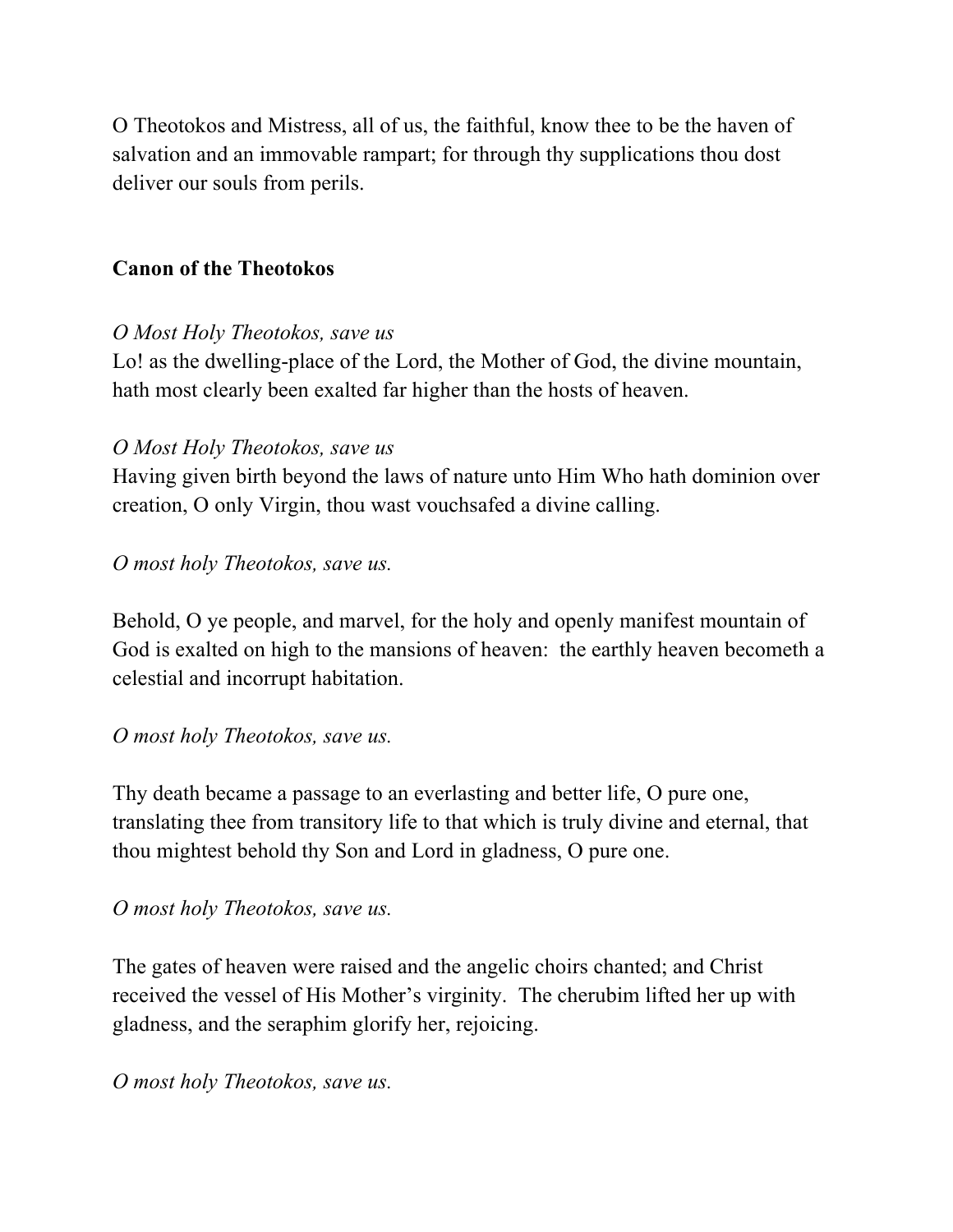A strange wonder it was to see the living Heaven of the Ruler of all descend into the hollows of the earth. How marvelous are Thy works! Glory to Thy power, O Lord.

*Glory to the Father, and to the Son, and to the Holy Spirit.*

If her Fruit, whom none may comprehend, on whose account she was called a Heaven, submitted of His own will to burial as a mortal, how should she, who gave Him birth without knowing a man, refuse it?

*Both now and ever, and unto the ages of ages. Amen.*

At thy repose, O Mother of God, with trembling and joy the armies of the angels covered with their sacred wings thy most spacious body, which had held God.

**Ode V**

### **Canon of the Resurrection**

*Irmos:* Thou art a Mediator between God and man, O Christ God; / for by Thee, O Master, are we led up out of the night of ignorance // to Thy Father, the Source of light.

#### *Glory to Thy Holy Resurrection, O Lord.*

Thou didst break the audacity of the nations by Thy will, as if they were cedars, O Christ Master, for it was Thy will to be lifted up in the flesh upon the cypress, the pine, and the cedar.

*Glory to Thy Holy Resurrection, O Lord.*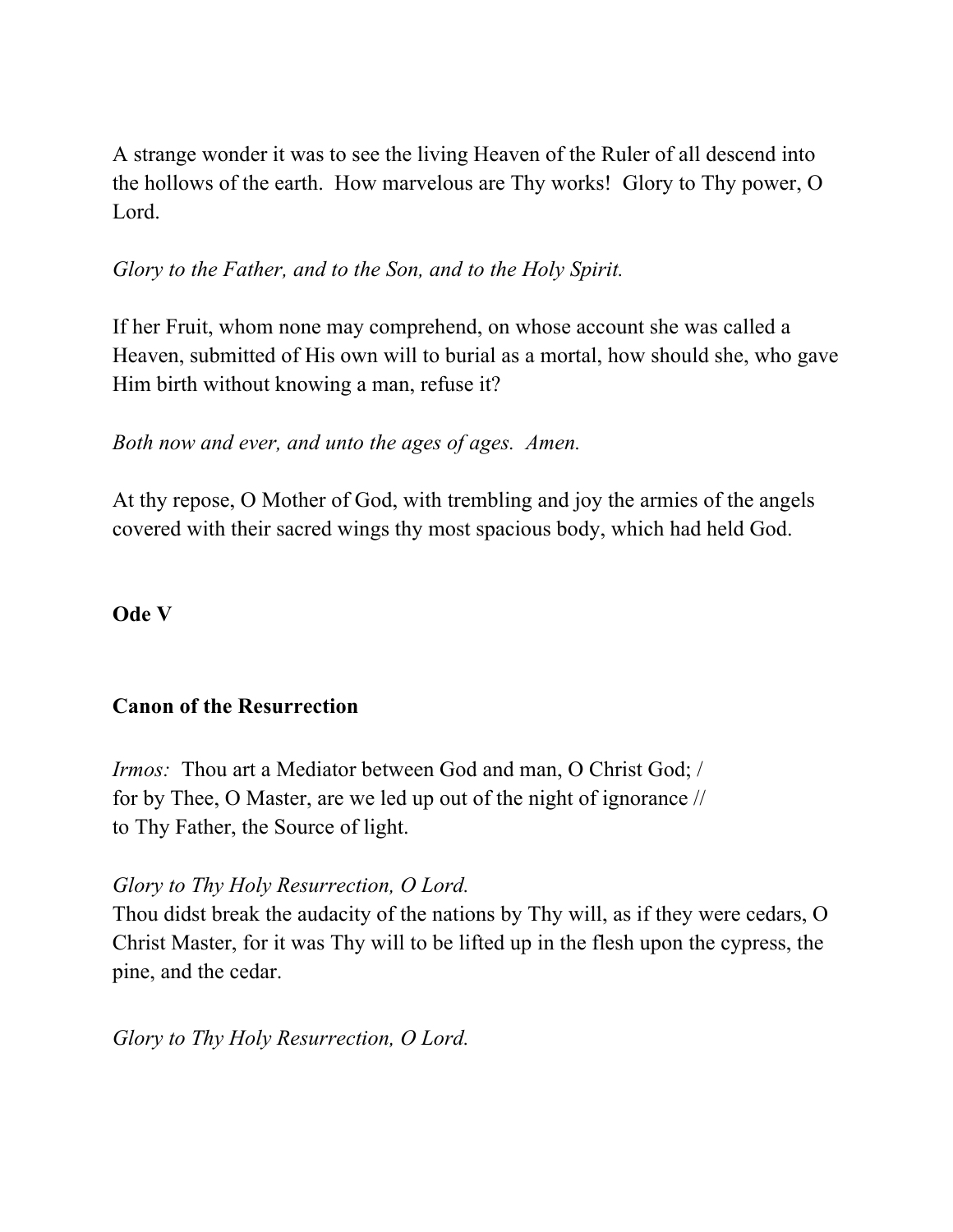They laid Thee, dead and bereft of breath, in a deep pit, O Christ; yet, wounded, through thy wounds Thou didst raise up with Thyself the forgotten dead who slept in the graves.

### *O Most Holy Theotokos, save us*

Entreat thy Son and Lord, O pure Virgin, that He grant peace unto those who hope in thee and deliverance from the assaults of adversaries unto captives.

### **Canon of the Theotokos**

#### *O Most Holy Theotokos, save us*

O ye clouds, rain down the delight of gladness upon those on earth, for a child hath been given, He who hath existed from before time: Our God who is incarnate of the Virgin.

#### *O Most Holy Theotokos, save us*

Light hath shone upon my life and flesh and destroyed the gloom of sin! In latter times the Most High became incarnate of the Virgin without seed.

*O most holy Theotokos, save us.*

The choir of the apostles assembled, borne as on a cloud to Zion from the ends of the earth, to serve thee, the light cloud through whom God Most High, the Sun of righteousness, hath shone forth upon those who are in darkness and shadow.

### *O most holy Theotokos, save us.*

More melodious than clarions, the God-pleasing tongues of the theologizing men sounded forth to the Theotokos, playing a funeral hymn inspired by the Spirit: Rejoice, O incorrupt fountain of God's life-creating incarnation which saveth all!

*Glory to the Father, and to the Son, and to the Holy Spirit.*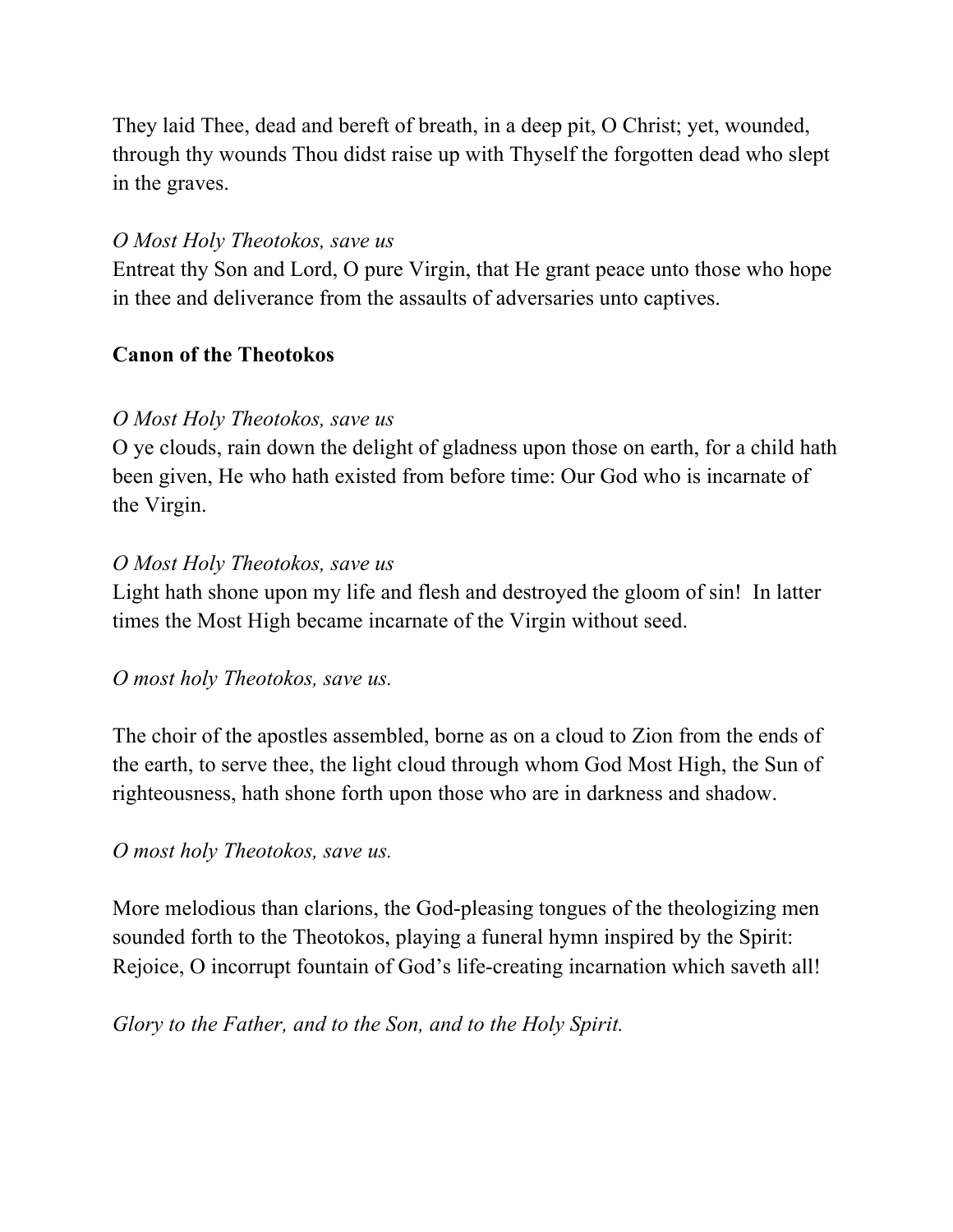Let the clarions of the theologians trumpet forth today, and let the eloquent tongues of men now render praise; let the air resound, shining with boundless light, and let the angels hymn the dormition of the all-pure Virgin.

*Both now and ever, and unto the ages of ages. Amen.*

It was fitting for thee, O most lauded Virgin Theotokos, to be the chosen vessel, which is wholly marvelled at in hymnody at thy departure, wholly consecrated to God, divinely pleasing unto all, and truly shown to be such.

### **Ode VI**

#### **Canon of the Resurrection**

*Irmos:* Whirled about in the abyss of sin, / I appeal to the unfathomable abyss of Thy compassion: // From corruption raise me up, O God.

*Glory to Thy Holy Resurrection, O Lord.*

The Righteous One was condemned as a malefactor and nailed to the Tree with iniquitous men, through His blood granting remission to the guilty.

#### *Glory to Thy Holy Resurrection, O Lord.*

Through one man, the first Adam, did death enter the world of old, and through the one Son of God hath the resurrection been revealed.

### *O Most Holy Theotokos, save us*

Thou gavest birth without having known a man, O Virgin, and thou remainest a virgin eternally, revealing the images of the true divinity of thy Son and God.

### **Canon of the Theotokos**

*O Most Holy Theotokos, save us*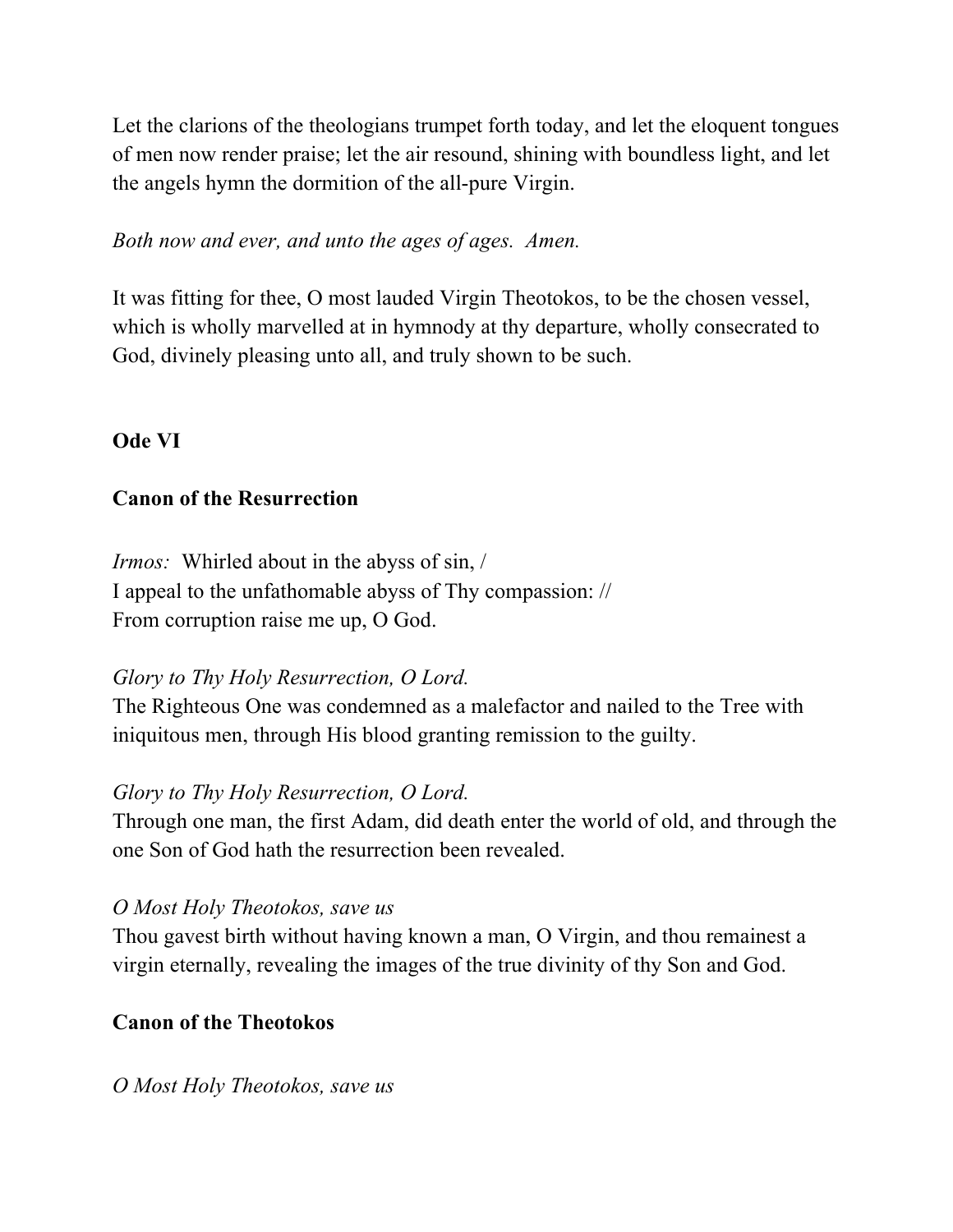Human nature, enslaved to sin, hath through thee obtained its freedom, O pure Mistress; for thy Son is slaughtered like a lamb for all.

#### *O Most Holy Theotokos, save us*

We all cry out to thee, the true Mother of God: Deliver thy servants, who move God to wrath, for thou alone hast boldness before thy Son.

#### *O most holy Theotokos, save us.*

God, the King of all, giveth thee that which transcendeth nature; for, as He kept thee a virgin during thy birthgiving, so did He preserve thy body untouched by corruption in the tomb; and He glorified thee with Himself by a divine translation, rendering thee honor as a Son to His Mother.

#### *O most holy Theotokos, save us.*

Truly, O Virgin, thine Offspring set thee in the Holy of Holies as the splendid candlestick of the immaterial Light, the golden censer of the divine Coal, the jar and the staff, the divinely inscribed tablet, the holy ark, the table of the Word of life.

#### *Glory to the Father, and to the Son, and to the Holy Spirit.*

From thee did Life shine forth, leaving intact the seal of thy virginity. How, therefore, hast thine all-pure and life-giving body been permitted to be tempted by death?

*Both now and ever, and unto the ages of ages. Amen.*

As the temple of Life, thou didst attain life everlasting; for, having given birth to the hypostatic Life, thou didst pass through death on to life.

*Choir:* Lord, have mercy. *Thrice*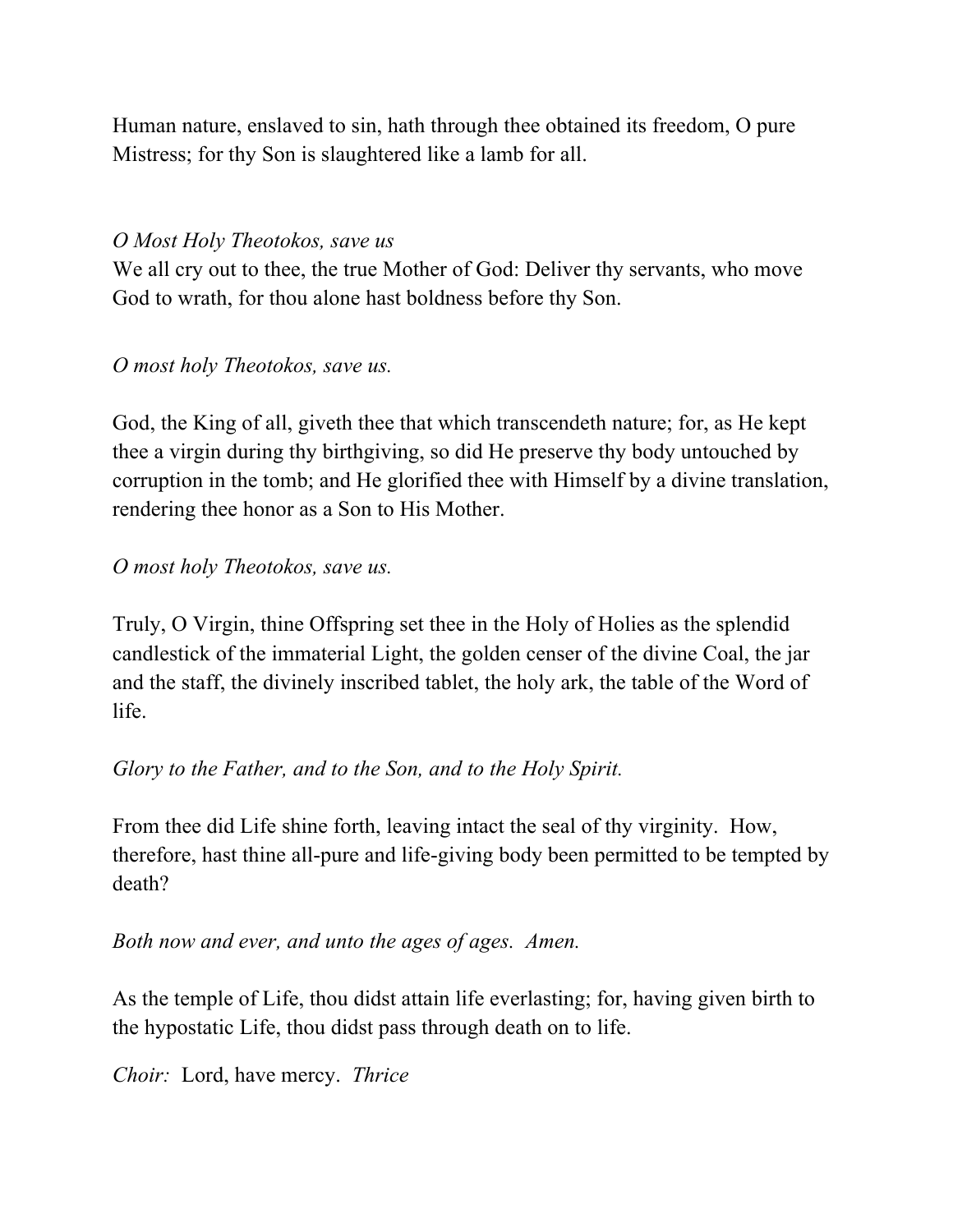*Senior Reader:* Glory to the Father, and to the Son, and to the Holy Spirit, both now and ever, and unto the ages of ages.

*Choir:* Amen.

### **Kontakion, Tone 2:**

**Tone 2:** Thou didst rise from the tomb, O omnipotent Savior, / and Hades was terrified on beholding the wonder; / and the dead arose, and creation at the sight thereof rejoiceth with Thee. / And Adam also is joyful, // and the world, O my Savior, praiseth Thee for ever.

*Ikos:* Thou art the light of those in darkness; Thou art the resurrection of all and the life of men, and hast raised up all with Thyself, O Savior, abolishing the dominion of death and breaking down the gates of hades, O Word. And the dead, beholding the wonder, marveled, and all creation rejoiceth in Thy resurrection, O Thou Who lovest mankind. Wherefore, we all glorify and hymn Thy condescension; and the world, O my Savior, praiseth Thee for ever.

# **Ode VII**

### **Canon of the Resurrection**

*Irmos:* The command of the iniquitous tyrant opposed to God, / raised up a lofty flame; / but Christ, Who is blessed and all-glorious, / spread a spiritual dew // upon the pious youths.

### *Glory to Thy Holy Resurrection, O Lord.*

In Thy loving-kindness, O Master, Thou couldst not bear to see man tormented by death; and, becoming man, Thou didst come and save him by Thy blood. Blessed and most glorious is the God of our fathers!

*Glory to Thy Holy Resurrection, O Lord.*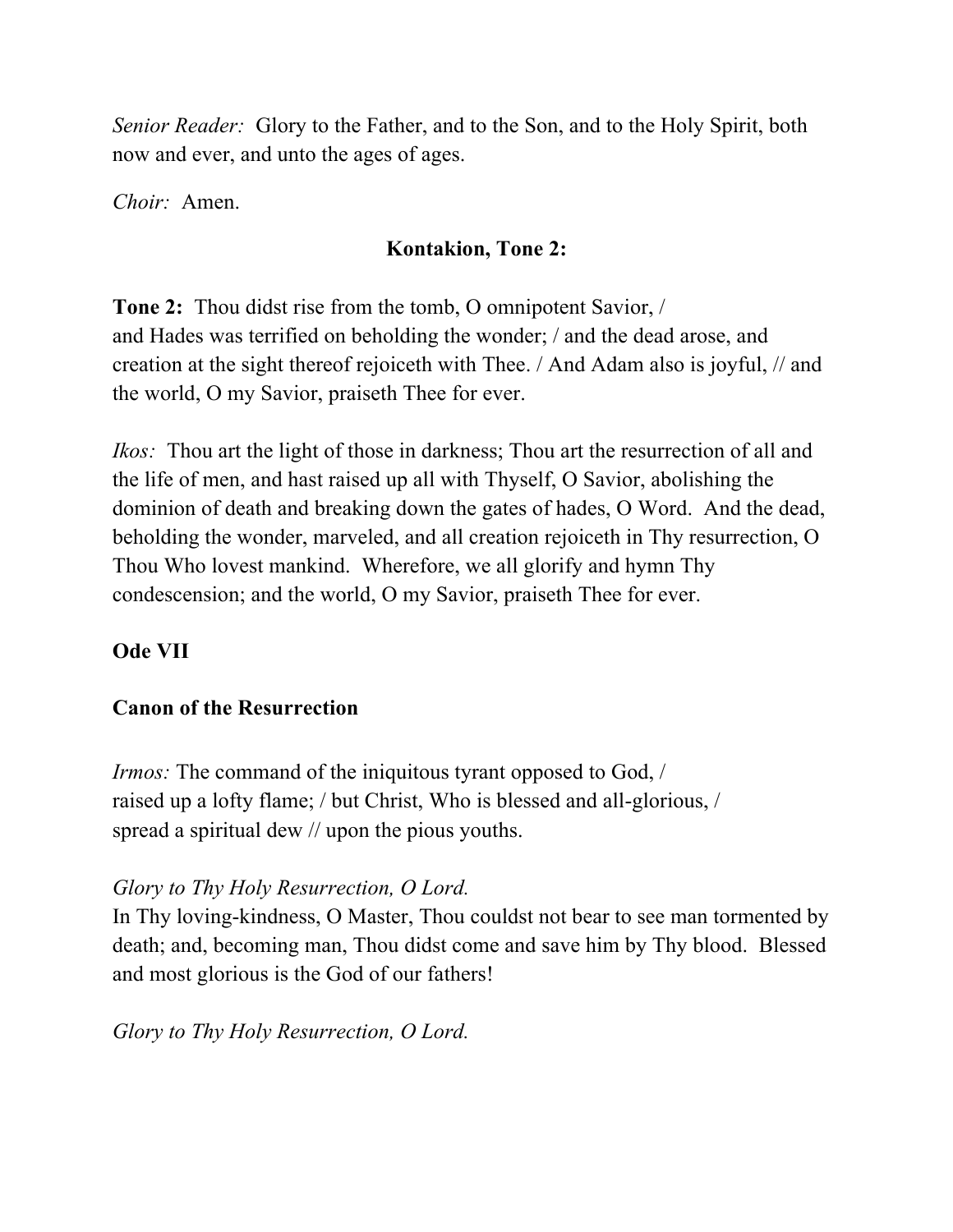Seeing Thee arrayed in the vesture of vengeance, O Christ, the gate-keepers of hades were affrighted; for Thou didst come to slay Thy servant, the mindless tyrant. Blessed and most glorious is the God of our fathers!

#### *O Most Holy Theotokos, save us*

We understand thee to be holier than the Holy of holies, for thou alone gavest birth to the immutable God, O blameless Virgin, unwedded Mother; for thou hast poured forth incorruption upon all the faithful through thy divine birthgiving.

### **Canon of the Theotokos**

### *O Most Holy Theotokos, save us*

At night, Jacob beheld as in a vision the incarnate God, Who through thee hath appeared in splendor to those who chant: Most divine and most glorious is the God of our fathers!

#### *O Most Holy Theotokos, save us*

Manifesting within thee beforehand the signs of the ineffable descent whereby He united Himself unto men of His own will, O pure one, the most divine and allglorious God of our fathers wrestled with Jacob.

### *O most holy Theotokos, save us.*

Enraged, Moses smashed the divinely wrought tablets which had been inscribed by the divine Spirit; but the Master, preserving unharmed her who gave birth to Him, hath now caused her to dwell in the mansions of heaven. Celebrating with her, let us cry out to Christ: O all-glorious God of our fathers, blessed art Thou!

### *O most holy Theotokos, save us.*

On the cymbals of pure lips, with the music of a radiant heart, on the highsounding clarion of exalted thought, clapping our diligent hands on the renowned and chosen day of the repose of the pure Virgin, let us cry aloud: O all-glorious God of our fathers, blessed art Thou!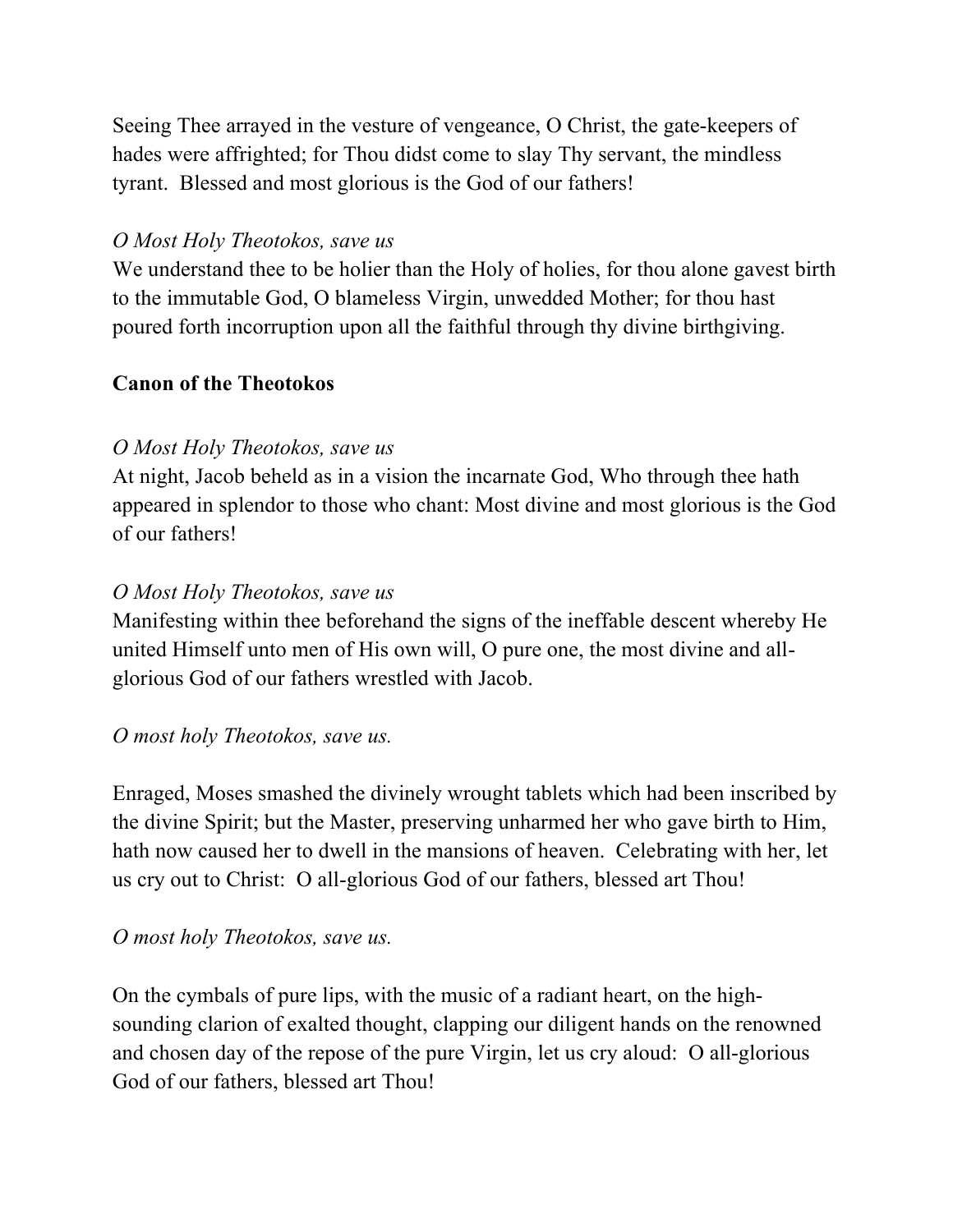*O most holy Theotokos, save us.*

Gather ye together, O divinely wise people, for the dwelling-place of the glory of God is translated from Zion to the habitation of heaven, where is the pure voice of those who keep festival, the voice of the unutterable rejoicing of those who cry out to Christ in gladness: O all-glorious God of our fathers, blessed art Thou!

*O most holy Theotokos, save us.*

Honoring the memory of the Mother of God, O youths and virgins, elders and princes, kings and judges, chant ye: O Lord and God of our fathers, blessed art Thou!

*Glory to the Father, and to the Son, and to the Holy Spirit.*

Let the mountains of heaven sound the trumpet of the Spirit! Let the hills rejoice and the divine apostles dance! The Queen passeth over to her Son, reigning with Him!

*Both now and ever, and unto the ages of ages. Amen.*

The most sacred repose of Thy divine and incorrupt Mother hath united the celestial ranks of the exalted hosts to rejoice with those on earth, chanting unto Thee: Blessed art Thou, O God!

# **Ode VIII**

### **Canon of the Resurrection**

*Irmos:* Once, in Babylon, the fiery furnace divided its activity at the command of  $God. /$ 

consuming the Chaldeans, but bedewing the faithful, who chant: // Bless the Lord, all ye works of the Lord!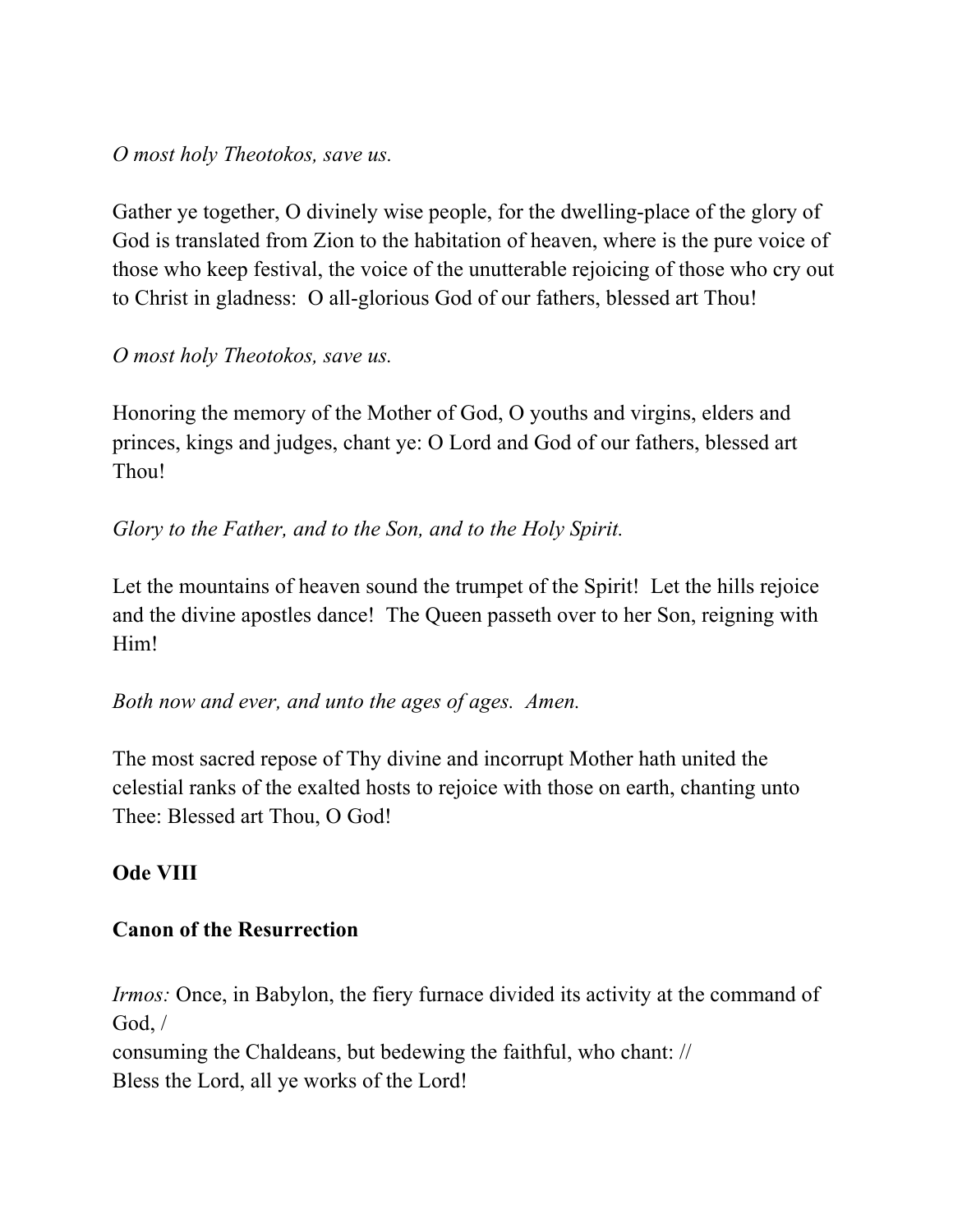### *Glory to Thy Holy Resurrection, O Lord.*

Beholding the vesture of Thy flesh stained with Thy blood, O Christ, the ranks of the angels were filled with awe and trembling at Thy great longsuffering, crying aloud: Bless the Lord, all ye works of the Lord!

### *Glory to Thy Holy Resurrection, O Lord.*

By Thine arising, O Compassionate One, Thou hast clothed my mortality in immortality; wherefore, in gladness Thy chosen people thankfully hymn Thee, O Christ, crying out to Thee: Death is swallowed up in victory!

#### *O Most Holy Theotokos, save us*

 Without seed thou didst conceive Him Who is inseparable from the Father, and He dwelt in thy womb as God and man; and thou didst ineffably give birth unto Him, O all-pure Theotokos. Wherefore, we acknowledge thee as the salvation of us all.

### **Canon of the Theotokos**

#### *O Most Holy Theotokos, save us*

Through thee the One Who is incomparable in goodness and power was seen on earth and dwelt with men. And, chanting unto Him, all of us, the faithful cry: Let all existing creation hymn the Lord and exalt Him supremely for all ages!

### *O Most Holy Theotokos, save us*

Truly proclaiming thee to be the pure Theotokos, we glorify thee; for thou gavest birth to the One of the Trinity Who became incarnate, to Whom with the Father and the Spirit, we all chant: Let all creation hymn the Lord and exalt Him supremely for all ages!

#### *O most holy Theotokos, save us.*

With discourses the whole multitude of theologians accompanied the sacred coffin of the Theotokos in Zion, exclaiming: Whither goest thou, O tabernacle of the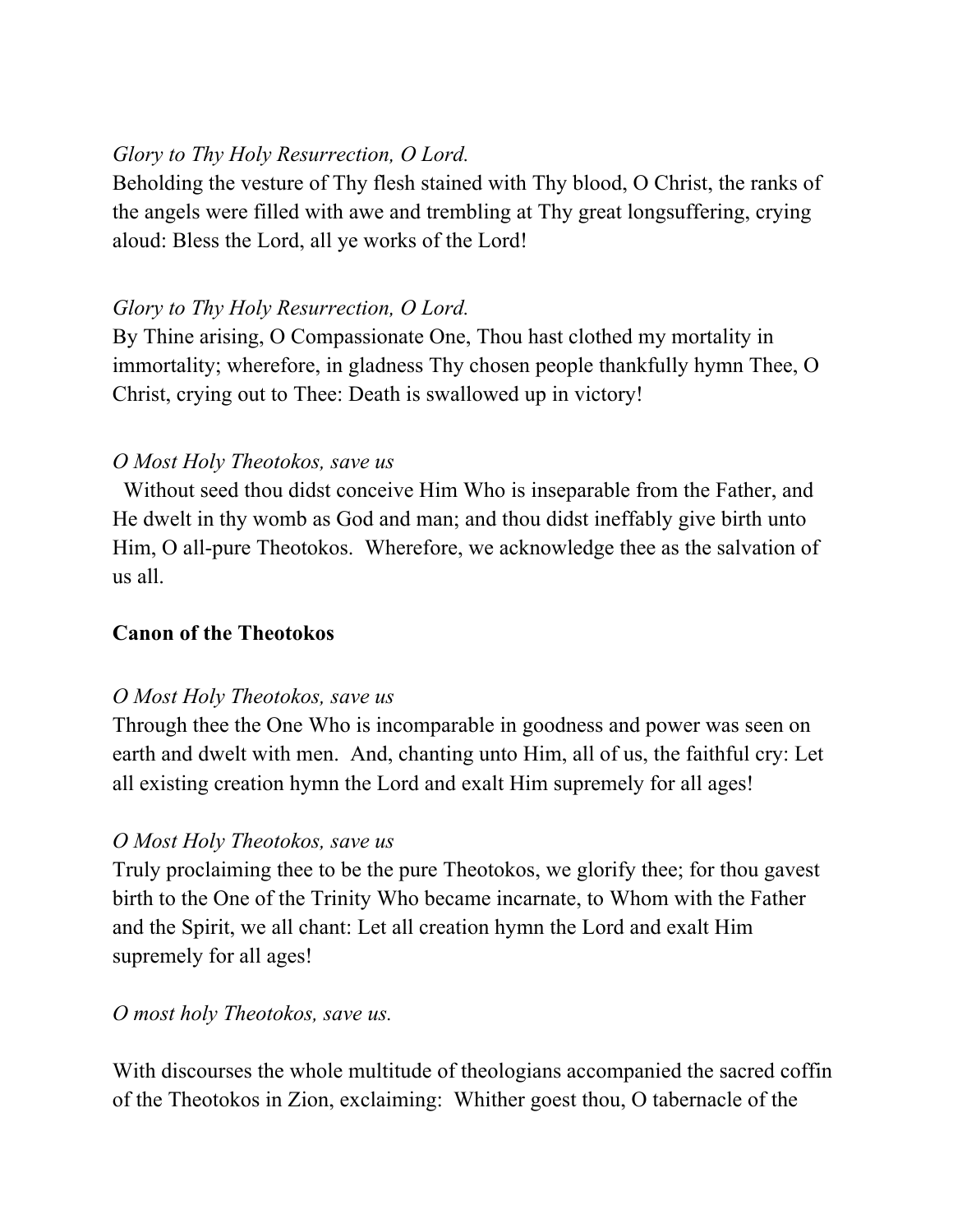living God? Cease not to regard those who chant with faith: O ye who have been delivered, let us hymn and exalt the one Creator for all ages!

#### *O most holy Theotokos, save us.*

Thou goest forth, O all-immaculate one, lifting up thine hands, the hands wherewith thou didst bear God in the flesh; and as a Mother thou didst with boldness say to Him Who was born of thee: Preserve Thou forever those whom Thou hast given to me, who cry out to Thee: O ye who have been delivered, let us hymn and exalt the one Creator for all ages!

#### *O most holy Theotokos, save us.*

The principalities, authorities and powers, the angels, archangels, thrones, dominions, the cherubim and the dread seraphim, glorify thy memory, O pure Virgin; and we, the race of men, hymn and exalt it supremely for all ages.

### *We bless, Father, Son, and Holy Spirit, the Lord.*

He Who, in manner strange, made His abode, incarnate, within thy pure womb, O Theotokos, receiveth thy most sacred spirit and, as thy Son and One in thy debt, hath given it rest by His side. Wherefore, we hymn and exalt thee supremely for all ages, O Virgin.

*Both now and ever, and unto the ages of ages. Amen.*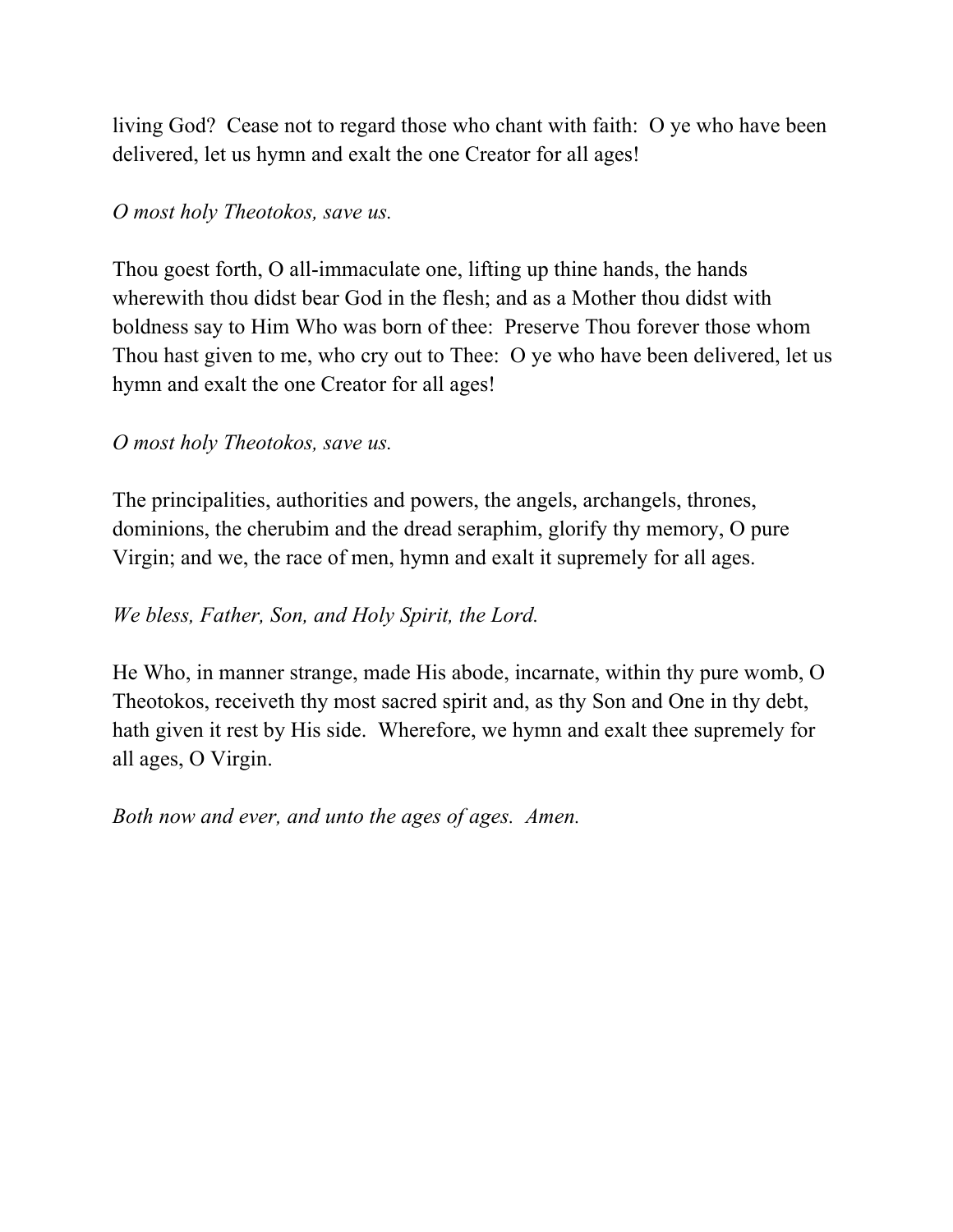O the wonders of the Ever-virgin and Mother of God, which pass understanding! For, taking up her abode in the grave, she hath shown it to be paradise; and standing before it today, rejoicing, we chant: Hymn the Lord, ye works, and exalt Him supremely for all ages!

### **Ode IX**

### **Canon of the Resurrection**

*Irmos:* God the Lord, the Son of the unoriginate Father, / hath revealed Himself to us incarnate of the Virgin, / to enlighten those in darkness and to gather the dispersed. // Wherefore, we magnify the all-hymned Theotokos.

### *Glory to Thy Holy Resurrection, O Lord.*

The thrice-rich tree of Thine all-pure Cross was planted on Golgotha as in paradise, O Savior; and watered with the blood and divine water of Thy side, as by a divine spring, O Christ, it hath budded forth life for us.

### *Glory to Thy Holy Resurrection, O Lord.*

Crucified, O Omnipotent One, Thou didst cast down the mighty; and raising up human nature, which lay below in the stronghold of hades, Thou didst set it upon the throne of the Father. And worshipping Thee Who wilt come therewith, we magnify Thee.

*Refrain:* O Most Holy Trinity, Our God, Glory be to Thee.

Chanting, O ye faithful, in Orthodox manner let us glorify the threefold Unity, the consubstantial Trinity, the indivisible, all-divine essence, the thrice-radiant, the only incorrupt and never waning Effulgence, which hath shone forth light upon us.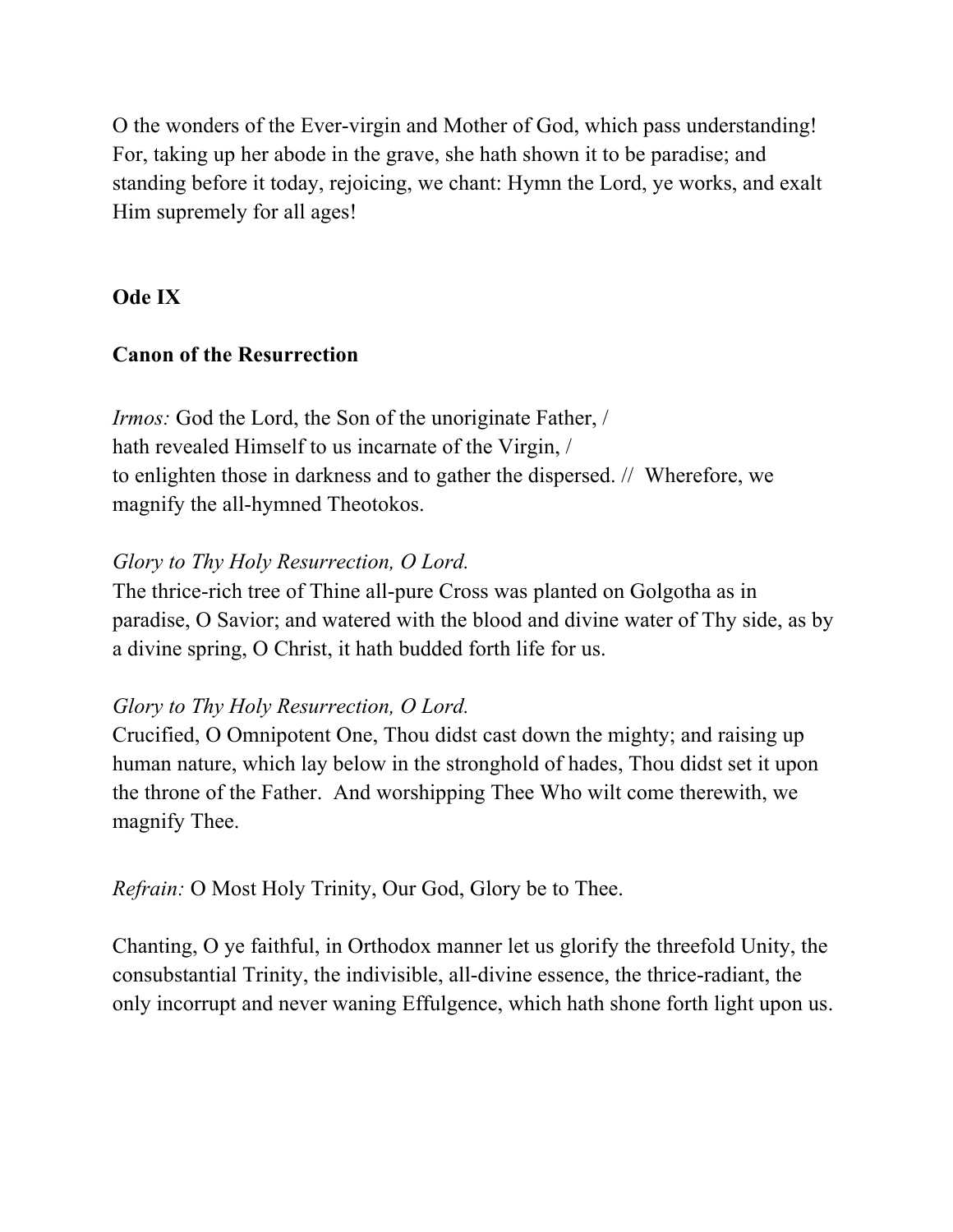#### **Canon of the Theotokos**

#### *O Most Holy Theotokos, save us*

In thy womb, O pure one, the Word of God was given to corrupt nature as a staff of strength; and He raised it up which had fallen headlong into hades. Wherefore, O most pure one, we magnify thee as the Theotokos.

#### *O Most Holy Theotokos, save us*

O Master, mercifully accept as advocate for us Thy Mother, Whom Thou didst choose. All things will be filled with Thy goodness, that we may all magnify Thee as our Benefactor.

#### *Holy unmercenaries Cyrus and John, pray to God*

Cyrus and John, the warriors of Christ and physicians of the ailing, having received the grace of miracles from God, heal us all.

#### *Holy unmercenaries Cyrus and John, pray to God*

Standing forth, the invincible Cyrus and John utterly dispel the passions of the soul by faith and the power of Christ.

#### *Glory to the Father and to the Son and to the Holy Spirit*

O God our Creator, Whom Cyrus and John professed of old, have pity on all who celebrate the memory of their martyrdom.

#### *Both now and ever and unto the ages of ages. Amen.*

Let us all divinely honor the Mother of our God; because for her sake we who hymn her have been deemed worthy of heavenly honor.

#### *O most holy Theotokos, save us.*

The angelic hosts were amazed, seeing their Master in Zion, bearing in His arms a woman's soul; for as befitteth a Son, He exclaimed to her in all-pure manner: Come, O pure one, and be glorified with thy Son and God!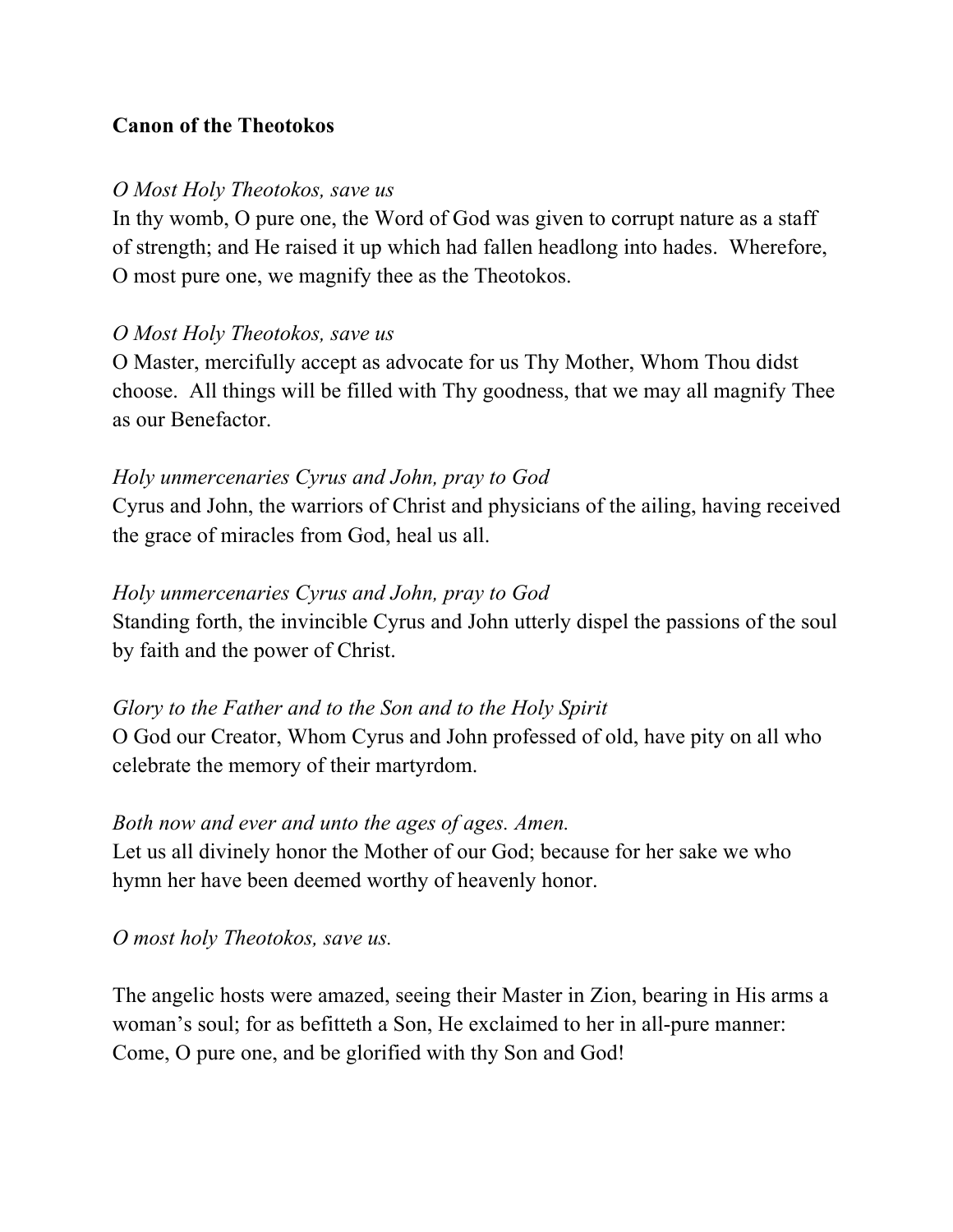#### *O most holy Theotokos, save us.*

The choir of angels buried thy body, which had received God, gazing upon it with fear, and exclaiming with a loud voice: O Theotokos who ascendest to thy Son in the heavenly mansions, thou ever savest thine inheritance!

#### *O most holy Theotokos, save us.*

Come ye to Zion, the divine and fertile mountain of the living God, and let us behold the Theotokos; for Christ hath translated her, as His Mother, to the Holy of Holies of a far better and divine tabernacle.

#### *Glory to the Father, and to the Son, and to the Holy Spirit.*

Come, ye faithful, let us approach the tomb of the Mother of God and kiss it with hearts and lips, touching to it your eyes and faces, and drawing gifts of abundant healings from the ever-flowing fountain.

#### *Both now and ever, and unto the ages of ages. Amen.*

Accept from us a hymn of parting, O Mother of the living God, and with thy lightbearing and divine grace overshadow us, granting victory to Orthodox hierarchs over heresies, and forgiveness to all Christian people who hymn thee, and salvation to their souls.

#### *Then:*

It is truly meet to bless thee, the Theotokos, ever blessed and most blameless, and Mother of our God. More honorable than the Cherubim, and beyond compare more glorious than the Seraphim, who without corruption gavest birth to God the Word, the very Theotokos, thee do we magnify.

### *The Resurrection Stichera, Tone 2*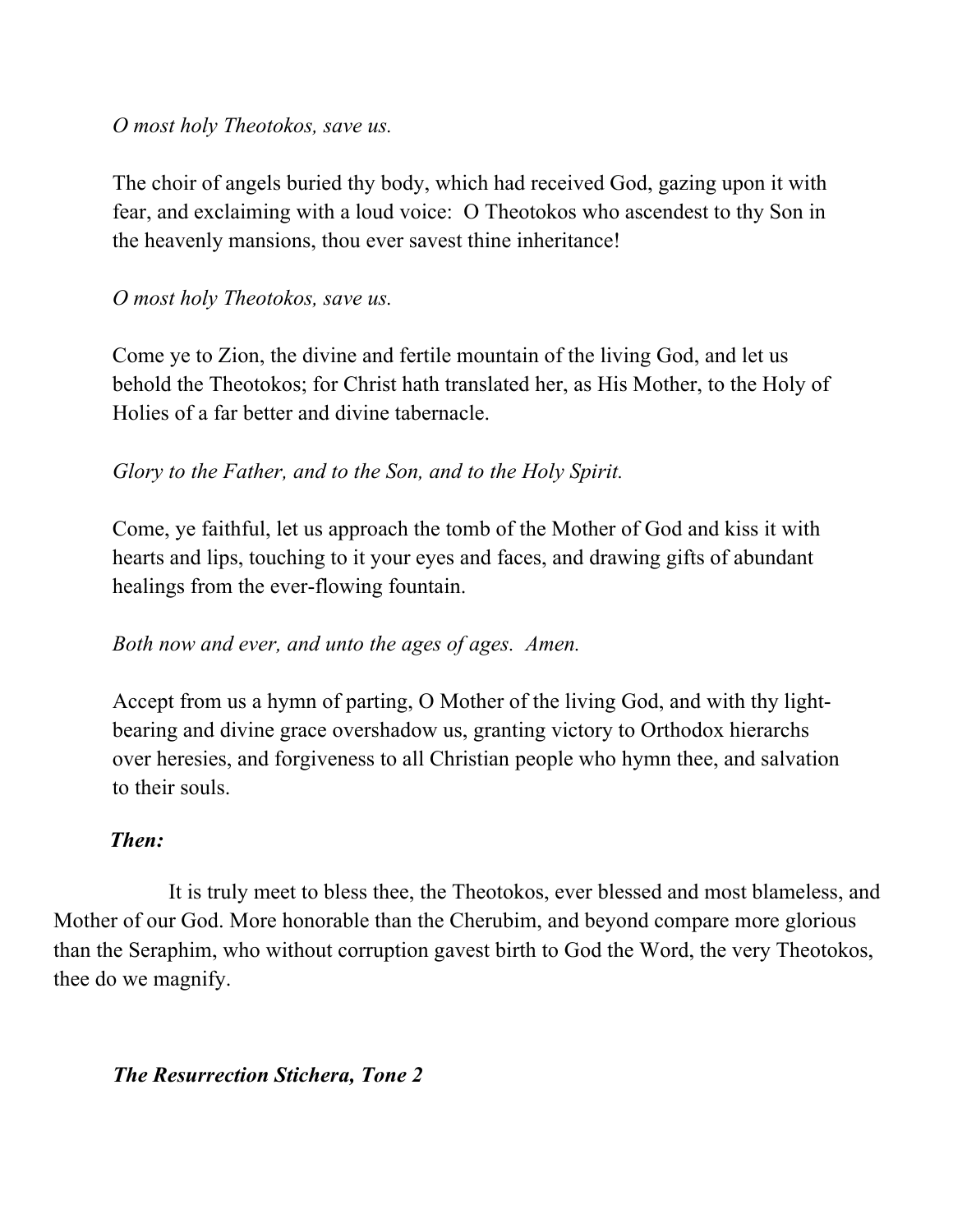Come ye, let us worship God the Word, / Who was begotten of the Father before the ages, / and became incarnate of the Virgin Mary: / for, having endured the Cross, / He was given over to burial, as He Himself desired; / and having risen from the dead, // He hath saved me, a man astray.

Christ our Savior, /

having nailed to the Cross the record which is against us, / hath erased it and abolished the might of death. // We worship His resurrection on the third day.

With the archangels let us hymn the resurrection of Christ; / for He is the Deliverer and Savior of our souls, / and shall come again in awesome glory and mighty power, // to judge the world which He hath created.

The angel proclaimed Thee, / the Master Who had been crucified and buried, / and he said to the women: / "Come ye, and see where the Lord lay; / for He hath arisen, as He said, in that He is almighty!" / Wherefore, we worship Thee Who alone art immortal. // O Christ, Bestower of life, have mercy upon us!

### *Tone 1: Special Melody: O marvelous wonder!*

O marvelous wonder! / The source of Life is laid in the tomb, / and the tomb itself becomes a ladder to heaven! / Make glad, O Gethsemane, / thou sacred abode of the Mother of God! / Come, O ye faithful, /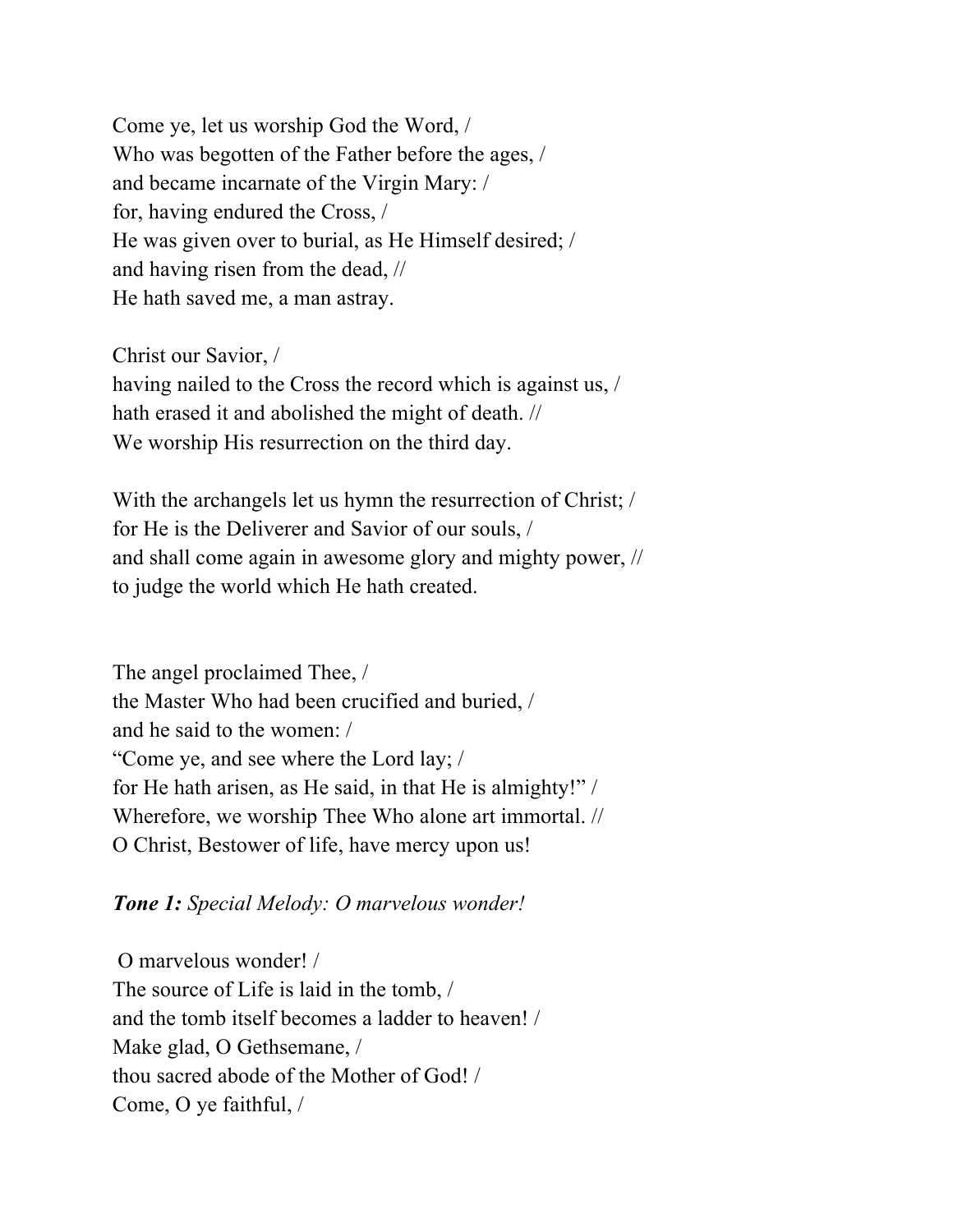and with Gabriel to lead us let us cry: / Rejoice, O full of grace! / The Lord is with thee, // granting the world through thee great mercy! *Twice*

Glorious are thy mysteries, O pure Lady! / Thou wast made the throne of the Most High, / and today thou art translated from earth to heaven. / Thy glory is full of majesty, / shining with grace in divine brightness. / O ye virgins, ascend on high / with the Mother of the King! / Rejoice, O full of grace! / The Lord is with thee, // granting the world through thee great mercy! *Twice*

The Dominions and the Thrones, the Rulers, / the Principalities and Powers, / the Cherubim and the fearful Seraphim / glorify thy dormition, / and those who dwell on earth rejoice, / adorned by thy divine glory. / Kings fall down and sing with the archangels and angels: / Rejoice, O full of grace! / The Lord is with thee, // granting the world through thee great mercy! *Twice*

### **Glory... same tone:**

At the divine behest, the God-bearing apostles / were caught up from whence they were, / and, coming to thine all-pure and life-creating body, / they venerated it with love. / And the hosts of heaven above, arriving with their Master, / were seized with awe as they accompanied the all-pure body which had received God;/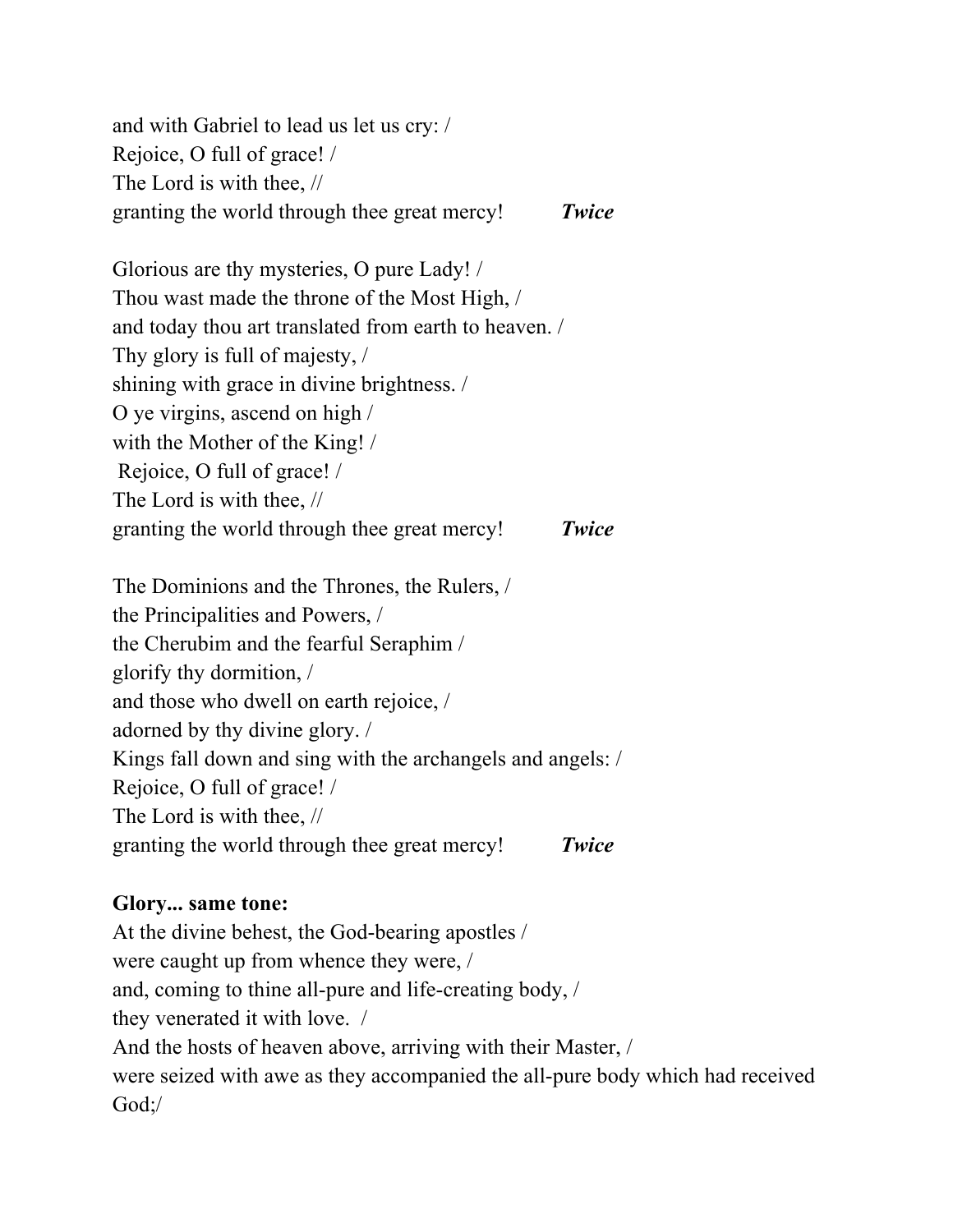and they went forth in beauty and cried aloud invisibly to the hierarchies above: / "Behold! the divine Maiden, the Queen of all, is come! / Lift up your gates, and receive her above the world, / who is the Mother of everlasting Light; / for it is through her that salvation hath come to all the human race. / We cannot gaze upon her, we are unable to render her fitting honor; / for her excellence passeth all understanding!" / Wherefore, O all-pure Theotokos, / dwelling ever with thy life-bearing King and Offspring, / pray thou without ceasing, that He preserve and save thy new people / from every attack of the adversary; / for we have acquired thine intercession, //

manifestly blessing thee with splendor forever.

#### *Both now. The Dogmatic Theotokion:*

The shadow of the law passed away when grace arrived; /

for, as the bush wrapped in flame did not burn, /

so did the Virgin give birth and yet remain a Virgin. /

In place of the pillar of fire, the Sun of righteousness hath shone forth. /

Instead of Moses, Christ is come, //

the salvation of our souls.

Holy God, Holy Mighty, Holy Immortal, have mercy on us. *(Thrice)* 

Glory to the Father, and to the Son, and to the Holy Spirit, both now and ever, and unto the ages of ages. Amen.

O Most Holy Trinity, have mercy on us. O Lord, blot out our sins. O Master, pardon our iniquities. O Holy One, visit and heal our infirmities for Thy name's sake.

#### Lord have mercy. *(Thrice)*

Glory to the Father, and to the Son, and to the Holy Spirit, both now and ever, and unto the ages of ages. Amen.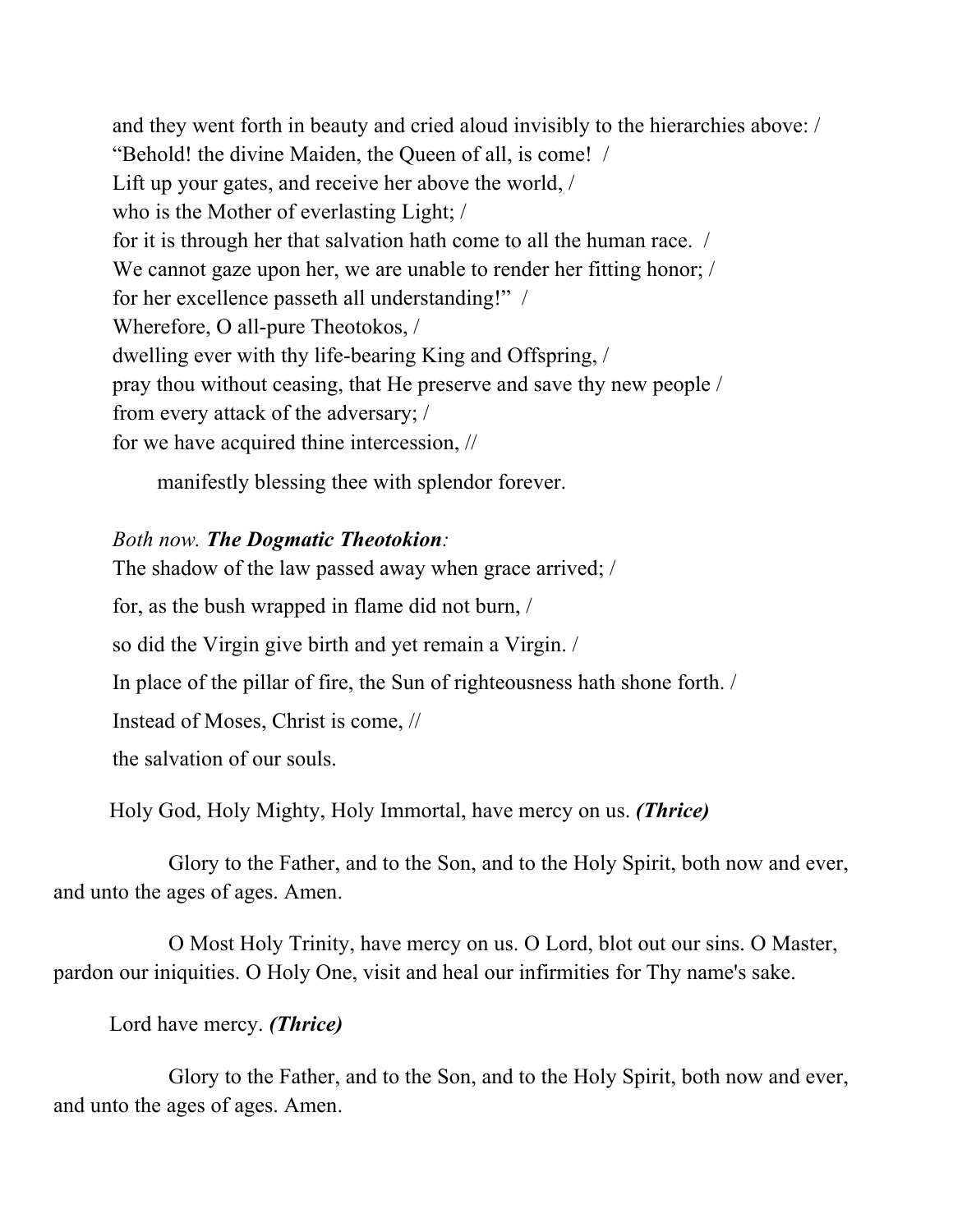Our Father, Who art in the Heavens, hallowed be Thy Name. Thy Kingdom come, Thy will be done, on earth as it is in Heaven. Give us this day our daily bread, and forgive us our debts, as we forgive our debtors. And lead us not into temptation, but deliver us from the evil one.

*Senior Reader: O Lord, Jesus Christ, Son of God, have mercy on us.* 

### *Reader:* Amen.

O God of our fathers, Who ever dealest with us according to Thy kindness, do not withdraw Thy mercy from us, but through their intercessions guide our life in peace.

# **Troparia**

**Tone 2:** When Thou didst descend unto death, O Life Immortal, / then didst Thou slay Hades with the lightning of Thy Divinity. / And when Thou didst also raise the dead out of the nethermost depths, / all the Hosts of the heavens cried out: // O Life-giver, Christ our God, glory be to Thee.

### **Tone 1:**

In giving birth thou didst preserve thy virginity; / in thy dormition thou didst not forsake the world, O Theotokos. / Thou wast translated unto life, / since thou art the Mother of Life; // and by thine intercessions dost thou deliver our souls from death.

**Tone 2:** Thou didst rise from the tomb, O omnipotent Savior, / and Hades was terrified on beholding the wonder; / and the dead arose, / and creation at the sight thereof rejoiceth with Thee. / And Adam also is joyful, // and the world, O my Savior, praiseth Thee for ever.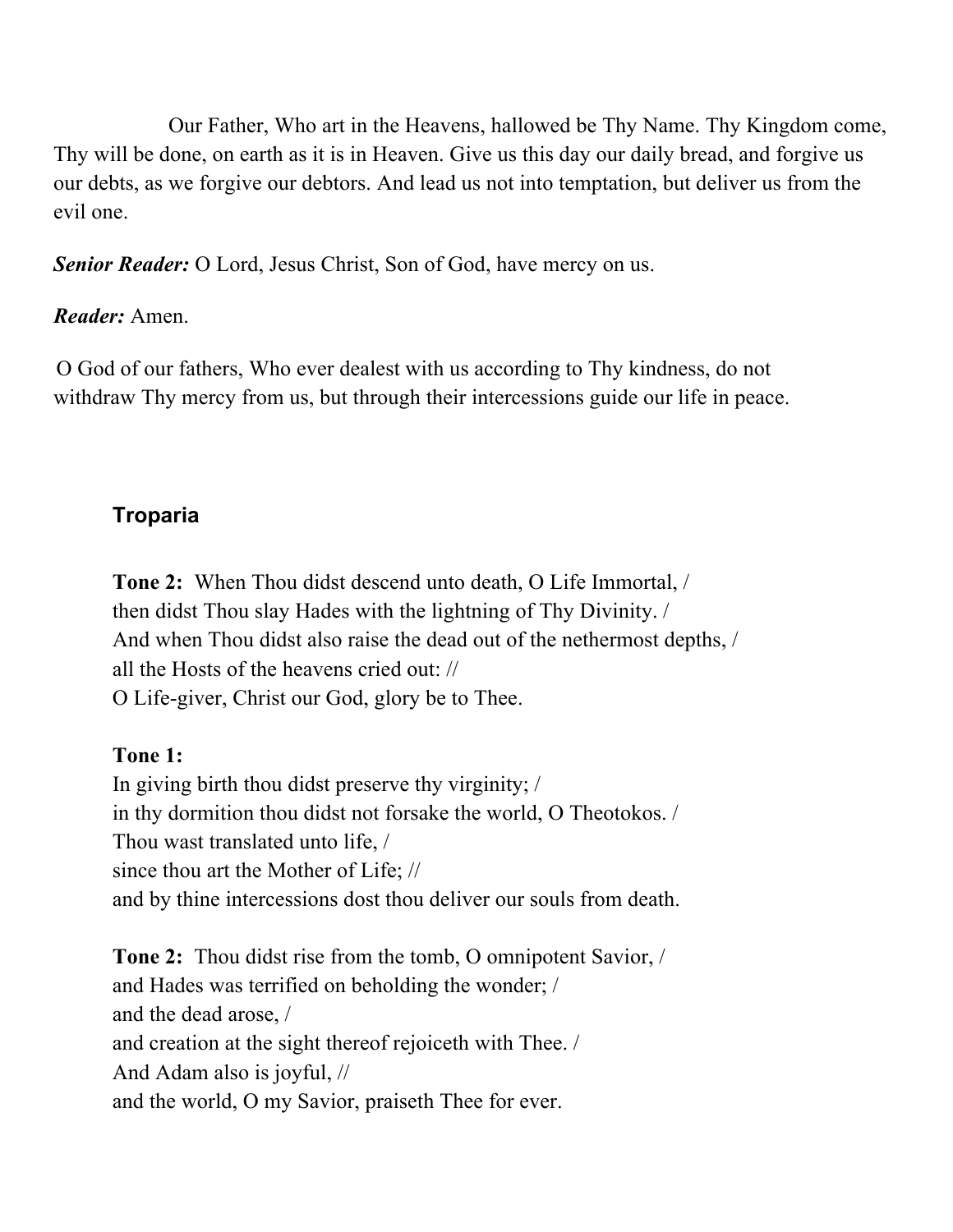#### **Glory… Both now... Tone 2:**

The grave and death could not hold the Theotokos, / who is sleepless in her intercessions and an unfailing hope in her mediations./ For as the Mother of Life she was translated unto life // by Him Who dwelt in her ever-virgin womb.

### *Reader:* Lord, have mercy. *(forty times)*

Thou Who at all times and at every hour, in heaven and on earth, art worshipped and glorified, O Christ God, Who art long-suffering, plenteous in mercy, most compassionate, Who lovest the righteous and hast mercy on sinners, Who callest all to salvation through the promise of good things to come: Receive, O Lord, our prayers at this hour, and guide our life toward Thy commandments. Sanctify our souls, make chaste our bodies, correct our thoughts, purify our intentions, and deliver us from every sorrow, evil and pain. Compass us about with Thy holy angels, that, guarded and guided by their array, we may attain to the unity of the faith and the knowledge of Thine unapproachable glory; for blessed art Thou unto the ages of ages. Amen.

### Lord have mercy. *(Thrice)*

Glory to the Father, and to the Son, and to the Holy Spirit, both now and ever, and unto the ages of ages. Amen.

More honorable than the Cherubim, and beyond compare more glorious than the Seraphim; who without corruption gavest birth to God the Word, the very Theotokos, thee do we magnify.

**Senior Reader:** Through the prayers of our holy fathers, O Lord Jesus Christ our God, have mercy on us.

#### *Reader:* Amen.

# **The Supplicatory Prayer to the Most Holy Theotokos**

O undefiled, untainted, uncorrupted, most pure, chaste Virgin, Thou Bride of God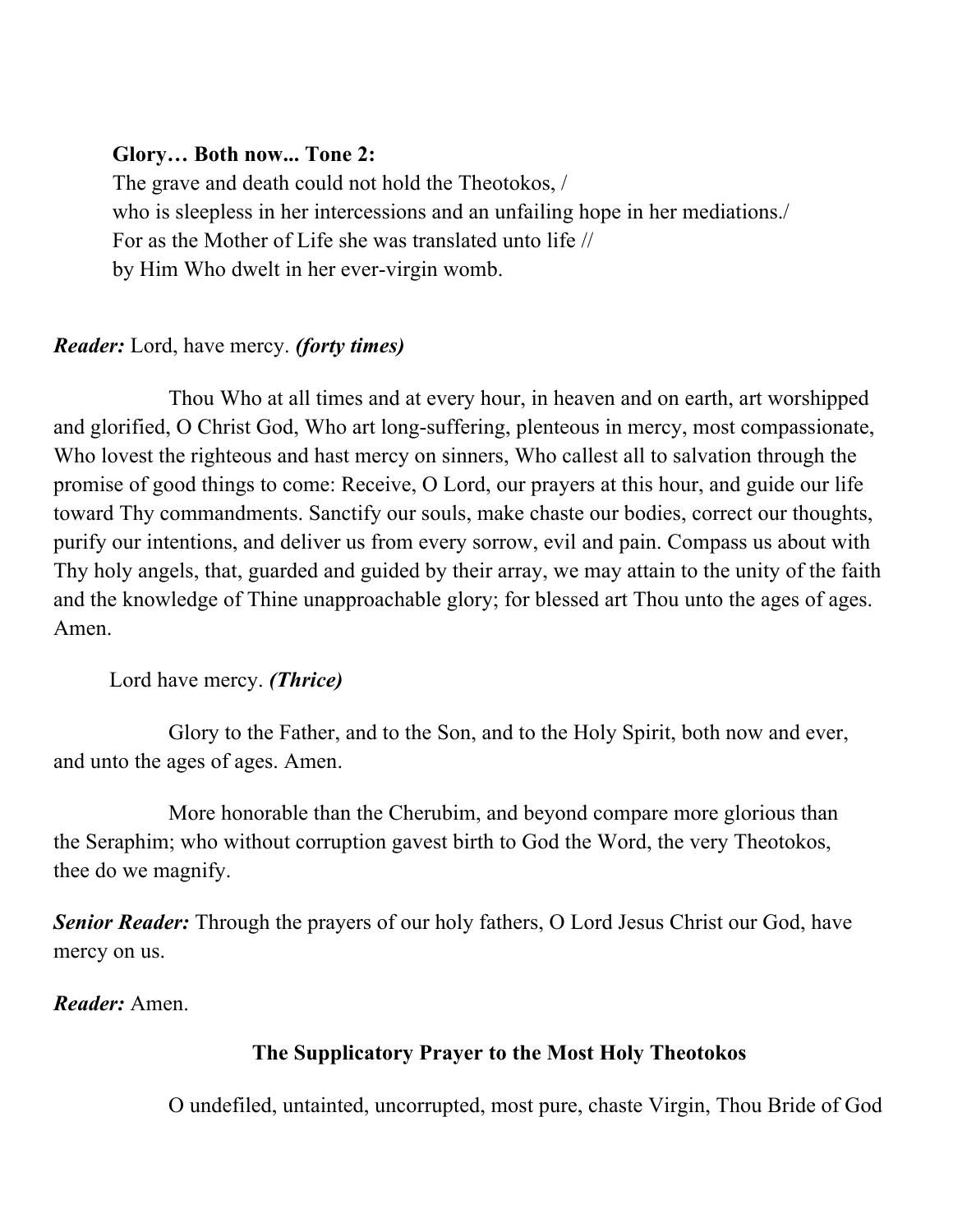and Sovereign Lady, who didst unite the Word of God to mankind through thy most glorious birth giving, and hast linked the apostate nature of our race with the heavenly; who art the only hope of the hopeless, and the helper of the struggling, the ever-ready protection of them that hasten unto thee, and the refuge of all Christians: Do not shrink with loathing from me a sinner, defiled, who with polluted thoughts, words, and deeds have made myself utterly unprofitable, and through slothfulness of mind have become a slave to the pleasures of life. But as the Mother of God Who loveth mankind, show thy love for mankind and mercifully have compassion upon me a sinner and prodigal, and accept my supplication, which is offered to thee out of my defiled mouth; and making use of thy motherly boldness, entreat thy Son and our Master and Lord that He may be pleased to open for me the bowels of His lovingkindness and graciousness to mankind, and, disregarding my numberless offenses, will turn me back to repentance, and show me to be a tried worker of His precepts. And be thou ever present unto me as merciful, compassionate and well disposed; in the present life be thou a fervent intercessor and helper, repelling the assaults of adversaries and guiding me to salvation, and at the time of my departure taking care of my miserable soul, and driving far away from it the dark countenances of the evil demons; lastly, at the dreadful day of judgment delivering me from torment eternal and showing me to be an heir of the ineffable glory of thy Son and our God; all of which may I attain, O my Sovereign Lady, most holy Theotokos, in virtue of thine intercession and protection, through the grace and love to mankind of thine only begotten Son, our Lord and God and Savior, Jesus Christ, to Whom is due all glory, honor and

worship, together with His unoriginate Father, and His Most Holy and good and life creating Spirit, now and ever, and unto ages of ages. Amen.

#### *A Prayer to our Lord Jesus Christ, by Antiochus the monk*

And grant unto us, O Master, in the coming sleep, rest for body and soul, and preserve us from the gloomy slumber of sin, and from every dark and nocturnal sensuality. Subdue the impulses of passions, quench the fiery darts of the evil one that are cunningly hurled against us, assuage the rebellions of our flesh, and every earthly and fleshly subtlety of ours lull to sleep. And grant unto us, O God, a watchful mind, chaste thought, a sober heart, a sleep gentle and free from every satanic illusion. Raise us up at the time of prayer firmly grounded in Thy precepts and keeping steadfastly within us the memory of Thy judgments. All the night long grant us a doxology, that we may hymn and bless and glorify Thy most honorable and majestic name: of the Father, and of the Son, and of the Holy Spirit, now and ever, and unto the ages of ages. Amen.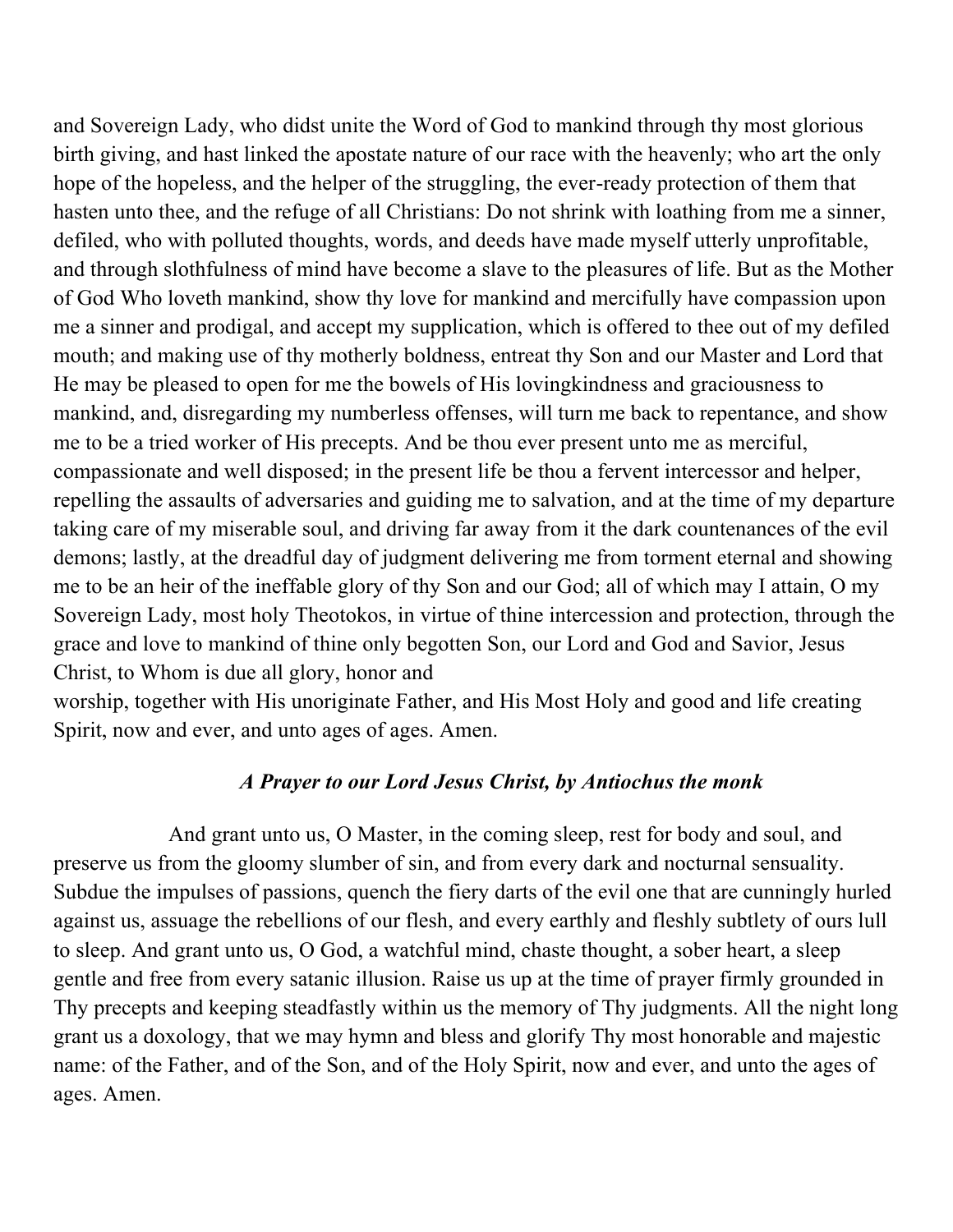Most glorious, Ever-Virgin, Mother of Christ God, present our prayer to thy Son and our God, that through thee, He may save our souls.

My hope is the Father, my refuge is the Son, my protection is the Holy Spirit: O Holy Trinity, glory to Thee.

**Choir:** Glory to the Father, and to the Son, and to the Holy Spirit, both now and ever, and unto the ages of ages. Amen.

Lord, have mercy. *(Thrice)* 

O Lord, bless.

*Senior Reader (Facing the East, rather than facing the people):* O Lord Jesus Christ, Son of God, for the sake of the prayers of Thy most pure Mother, our holy and God-bearing fathers, and all the saints, have mercy on us and save us, for Thou art good and the Lover of mankind.

**Choir:** Amen.

**Senior Reader:** Remit, pardon, forgive, O God, our offenses, both voluntary and involuntary, in deed and word, in knowledge and ignorance, by day and by night, in mind and thought; forgive us all things, for Thou art good and the Lover of mankind.

### **Choir:** Amen.

**Senior Reader:** O Lord, Lover of mankind, forgive them that hate and wrong us. Do good to them that do good. Grant our brethren and kindred their saving petitions and life eternal; visit the infirm and grant them healing. Guide those at sea. Journey with them that travel. Help Orthodox Christians to struggle. To them that serve and are kind to us grant remissions of sins. On them that have charged us, the unworthy, to pray for them, have mercy according to Thy great mercy. Remember, O Lord, our fathers and brethren departed before us, and grant them rest where the light of Thy countenance shall visit them. Remember, O Lord, our brethren in captivity, and deliver them from every misfortune. Remember, O Lord, those that bear fruit and do good works in Thy holy churches, and grant them their saving petitions and life eternal. Remember also, O Lord, us Thy lowly and sinful and unworthy servants, and enlighten our minds with the light of Thy knowledge, and guide us in the way of Thy commandments; through the intercessions of our most pure Lady, the Theotokos and Ever-Virgin Mary, and of all Thy saints, for blessed art